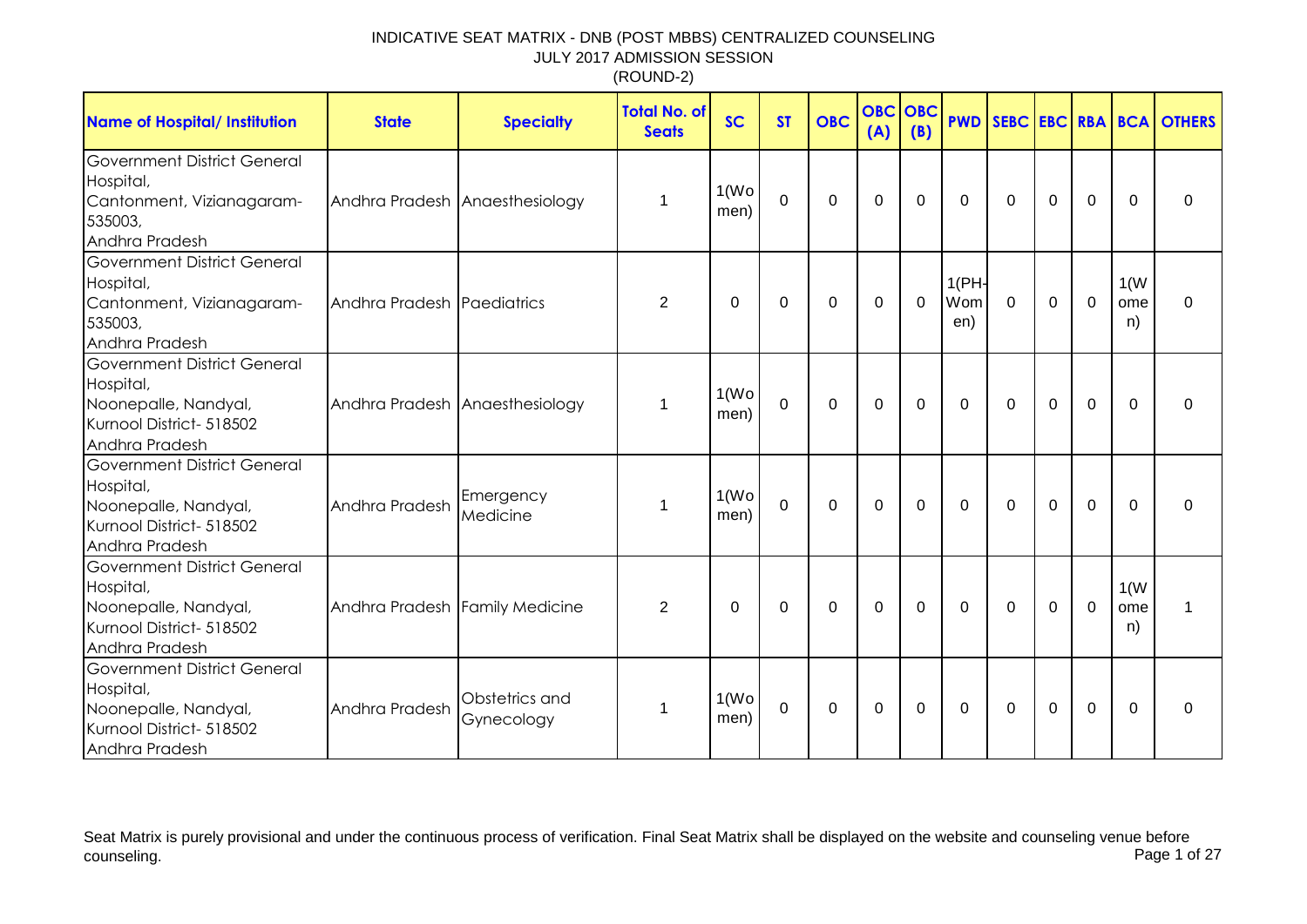| <b>Name of Hospital/ Institution</b>                                                                                                                                              | <b>State</b>                   | <b>Specialty</b>                  | <b>Total No. of</b><br><b>Seats</b> | <b>SC</b>   | <b>ST</b> | <b>OBC</b> | <b>OBC</b><br>(A) | OBC<br>(B)   | <b>PWD</b> |          |             |             |                   | <b>SEBC EBC RBA BCA OTHERS</b> |
|-----------------------------------------------------------------------------------------------------------------------------------------------------------------------------------|--------------------------------|-----------------------------------|-------------------------------------|-------------|-----------|------------|-------------------|--------------|------------|----------|-------------|-------------|-------------------|--------------------------------|
| Government District General<br>Hospital,<br>Ramachandraraopet,<br>Eluru, West Godavari District-<br>534006,<br>Andhra Pradesh                                                     | Andhra Pradesh Anaesthesiology |                                   | 1                                   | 0           | 0         | 0          | $\mathbf 0$       | $\Omega$     | $\Omega$   | $\Omega$ | $\mathbf 0$ | $\mathbf 0$ | 0                 | 1                              |
| <b>Government District General</b><br>Hospital,<br>Ramachandraraopet,<br>Eluru, West Godavari District-<br>534006,<br>Andhra Pradesh                                              | Andhra Pradesh                 | Emergency<br>Medicine             | 1                                   | $\mathbf 0$ | 0         | 0          | $\mathbf 0$       | $\mathbf 0$  | 0          | 0        | 0           | 0           | 0                 | 1                              |
| <b>Government District General</b><br>Hospital,<br>Ramachandraraopet,<br>Eluru, West Godavari District-<br>534006,<br>Andhra Pradesh                                              | Andhra Pradesh                 | Obstetrics and<br>Gynecology      | 1                                   | 0           | 0         | 0          | $\Omega$          | $\Omega$     | $\Omega$   | $\Omega$ | 0           | $\Omega$    | 1(W)<br>ome<br>n) | $\mathbf{0}$                   |
| Tirumala Hospital<br>Vizianagaram,<br>Lower Tank Bund Road,<br>Opp. R T C Complex,<br>Vizianagaram - 535003<br>Andhra Pradesh                                                     |                                | Andhra Pradesh Orthopedic Surgery | $\mathbf 1$                         | 0           | 0         | $\Omega$   | $\Omega$          | $\Omega$     | $\Omega$   | $\Omega$ | $\Omega$    | $\Omega$    | $\Omega$          | 1                              |
| Visakha Hospital and<br>Diagnostics (Care Hospital)<br>A.S. Raja Complex, Door No. 10-<br>$50 - 11/5$<br>Ramnagar, Waltair Main Road,<br>Visakhapatnam- 530002,<br>Andhra Pradesh | Andhra Pradesh                 | Emergency<br>Medicine             | $\mathbf 1$                         | $\Omega$    | 0         | 0          | $\Omega$          | $\mathbf{0}$ | $\Omega$   | $\Omega$ | $\Omega$    | 0           | $\Omega$          | 1                              |

Seat Matrix is purely provisional and under the continuous process of verification. Final Seat Matrix shall be displayed on the website and counseling venue before<br>Page 2 of 27 counseling. Page 2 of 27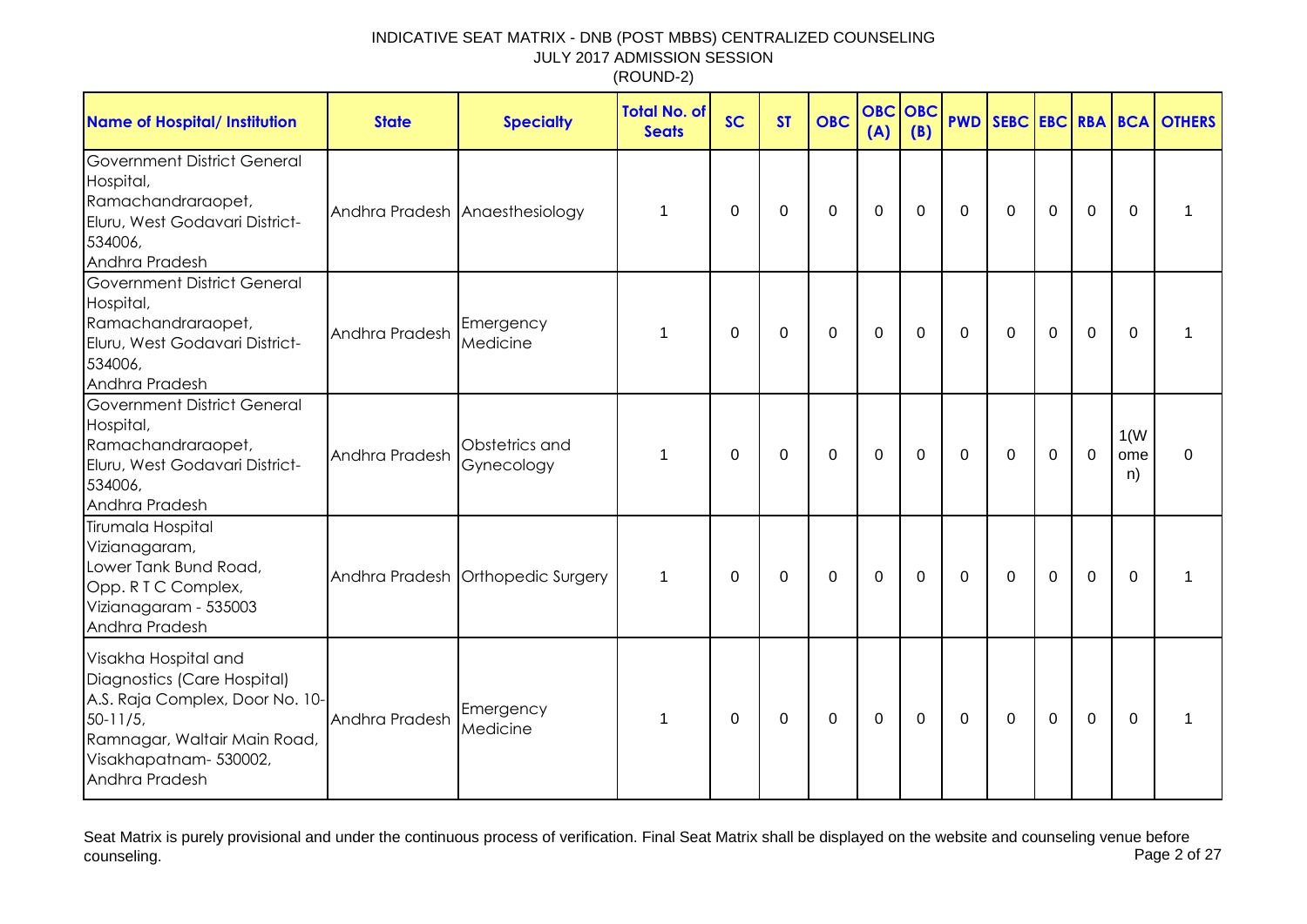| <b>Name of Hospital/ Institution</b>                                                                                                              | <b>State</b> | <b>Specialty</b>             | <b>Total No. of</b><br><b>Seats</b> | <b>SC</b> | <b>ST</b> | <b>OBC</b>  | <b>OBC OBC</b><br>(A) | (B)      |          |              |             |             |             | <b>PWD SEBC EBC RBA BCA OTHERS</b> |
|---------------------------------------------------------------------------------------------------------------------------------------------------|--------------|------------------------------|-------------------------------------|-----------|-----------|-------------|-----------------------|----------|----------|--------------|-------------|-------------|-------------|------------------------------------|
| Down Town Hospital<br>G S Road, Dispur,<br><b>GUWAHATI -781006</b><br>Assam                                                                       | Assam        | <b>ENT</b>                   | 1                                   | 0         | $\Omega$  | $\mathbf 0$ | $\mathbf 0$           | 0        | 0        | $\mathbf 0$  | $\mathbf 0$ | $\mathbf 0$ | $\mathbf 0$ | 1                                  |
| Down Town Hospital<br>G S Road, Dispur,<br><b>GUWAHATI -781006</b><br>Assam                                                                       | Assam        | <b>Family Medicine</b>       | $\overline{2}$                      | $\Omega$  | $\Omega$  | $\mathbf 0$ | $\mathbf 0$           | $\Omega$ | $\Omega$ | $\mathbf{0}$ | $\mathbf 0$ | $\mathbf 0$ | $\Omega$    | $\overline{2}$                     |
| Kurji Holy Family Hospital<br>PO Sadaquat Ashram,<br>PATNA-10<br>Bihar                                                                            | <b>Bihar</b> | Obstetrics and<br>Gynecology | 1                                   | $\Omega$  | $\Omega$  | 0           | $\mathbf 0$           | $\Omega$ | $\Omega$ | $\mathbf{0}$ | $\Omega$    | 0           | $\Omega$    | 1                                  |
| Shri Balaji Institute of Medical<br>Sceince<br>Ekta Chowk, Dubey Colony,<br>Mowa,<br>Raipur- 492001<br>Chhattisgarh                               | Chhattisgarh | <b>General Surgery</b>       | 1                                   | 0         | 0         | 0           | $\mathbf 0$           | 0        | 0        | $\mathbf 0$  | $\mathbf 0$ | $\mathbf 0$ | 0           | 1                                  |
| Shri Balaji Institute of Medical<br>Sceince<br>Ekta Chowk, Dubey Colony,<br>Mowa,<br>Raipur- 492001<br>Chhattisgarh                               | Chhattisgarh | Obstetrics and<br>Gynecology | 1                                   | $\Omega$  | $\Omega$  | 0           | $\Omega$              | $\Omega$ | $\Omega$ | $\mathbf{0}$ | $\Omega$    | 0           | $\Omega$    | 1                                  |
| <b>Batra Hospital and Medical</b><br><b>Research Centre</b><br>1, Tuglakabad Institutional<br>Area,<br>Mehrauli Badarpu Road,<br>New Delhi-110062 | Delhi        | <b>Family Medicine</b>       | $\overline{2}$                      | 0         | 0         | 0           | $\mathbf 0$           | 0        | 0        | 0            | 0           | 0           | 0           | $\overline{2}$                     |

Seat Matrix is purely provisional and under the continuous process of verification. Final Seat Matrix shall be displayed on the website and counseling venue before<br>Page 3 of 27 counseling. Page 3 of 27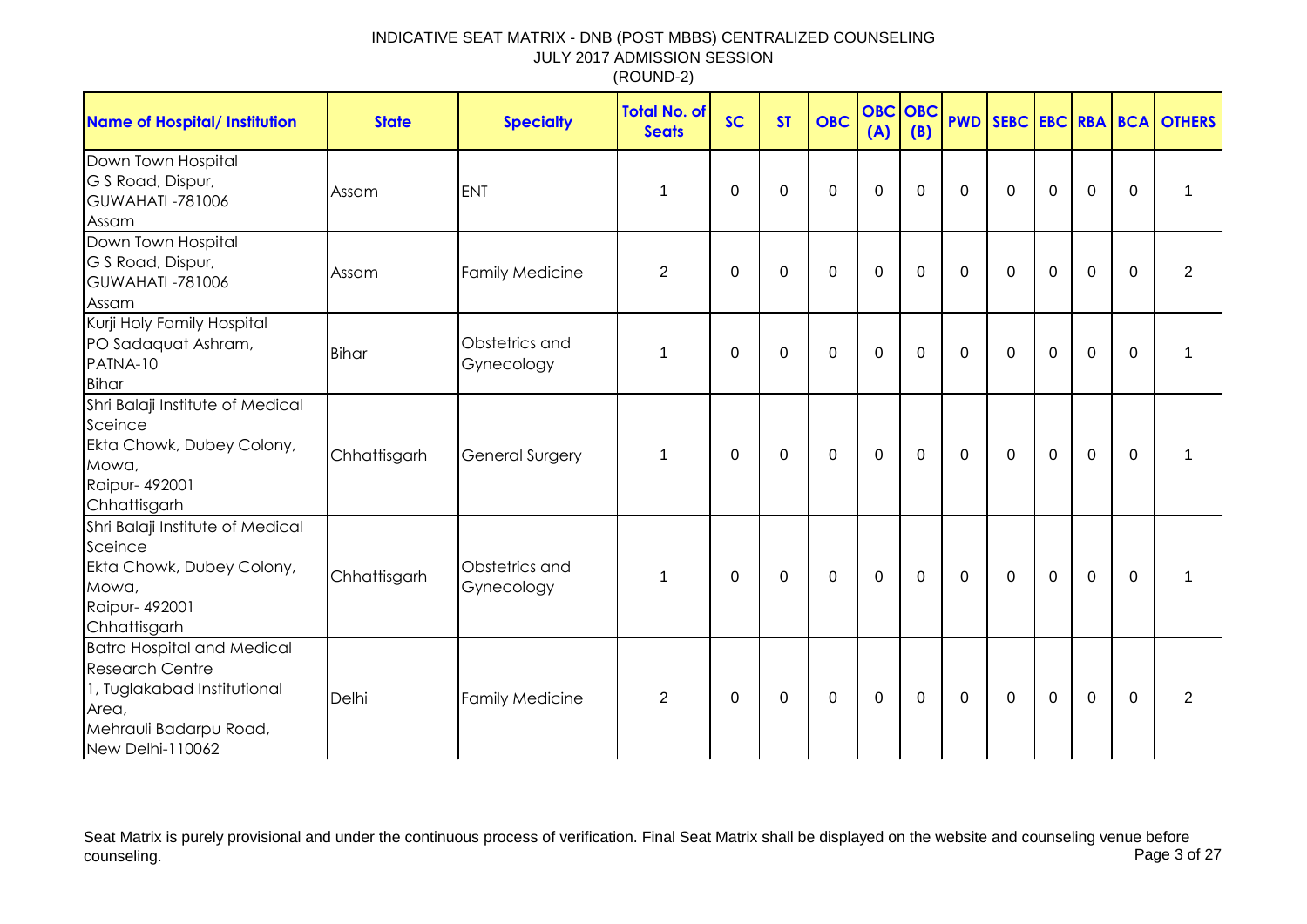| <b>Name of Hospital/ Institution</b>                                                      | <b>State</b> | <b>Specialty</b>                                      | <b>Total No. of</b><br><b>Seats</b> | <b>SC</b>   | <b>ST</b>    | <b>OBC</b>     | <b>OBC</b><br>(A) | <b>OBC</b><br>(B) | <b>PWD</b>     |              |             |             |                | <b>SEBC EBC RBA BCA OTHERS</b> |
|-------------------------------------------------------------------------------------------|--------------|-------------------------------------------------------|-------------------------------------|-------------|--------------|----------------|-------------------|-------------------|----------------|--------------|-------------|-------------|----------------|--------------------------------|
| Deen Dayal Upadhyay Hospital<br>Hari Nagar,<br>New Delhi-64                               | Delhi        | General Medicine                                      | 1                                   | $\mathbf 1$ | $\Omega$     | $\Omega$       | $\overline{0}$    | $\Omega$          | $\Omega$       | $\Omega$     | $\Omega$    | 0           | $\Omega$       | $\Omega$                       |
| Deen Dayal Upadhyay Hospital<br>Hari Nagar,<br>New Delhi-64                               | Delhi        | Ophthalmology                                         | $\overline{2}$                      | $\mathbf 0$ | $\mathbf{1}$ | $\mathbf{1}$   | $\mathbf 0$       | $\mathbf 0$       | $\Omega$       | $\mathbf 0$  | $\mathbf 0$ | $\mathbf 0$ | $\mathbf 0$    | 0                              |
| Deen Dayal Upadhyay Hospital<br>Hari Nagar,<br>New Delhi-64                               | Delhi        | Paediatrics                                           | 1                                   | $\mathbf 0$ | $\mathbf 0$  | $\overline{0}$ | $\mathbf 0$       | $\mathbf 0$       | $\mathbf 0$    | $\mathbf 0$  | $\mathbf 0$ | $\mathbf 0$ | $\overline{0}$ | 1                              |
| Delhi Heart & Lung Institute,<br>3 mm, II, Panchkuian Road,<br>New Delhi-110055           | Delhi        | Cardio Thoracic<br>Surgery (Direct 6<br>Years Course) | 1                                   | $\Omega$    | $\Omega$     | $\Omega$       | $\Omega$          | $\Omega$          | $\Omega$       | $\Omega$     | $\Omega$    | $\Omega$    | $\Omega$       | 1                              |
| Fortis Hospital<br>A- Block, Shalimar Bagh,<br>Delhi- 110088                              | Delhi        | Obstetrics and<br>Gynecology                          | 1                                   | $\mathbf 0$ | $\mathbf 0$  | $\mathbf 0$    | $\mathbf 0$       | $\mathbf 0$       | $\overline{0}$ | $\mathbf 0$  | $\mathbf 0$ | $\mathbf 0$ | 0              | 1                              |
| Maharaja Agarsen Hospital<br>Rohtak Road, West Punjabi<br><b>Bagh</b><br>New Delhi-110026 | Delhi        | <b>Family Medicine</b>                                | 4                                   | $\mathbf 0$ | $\mathbf 0$  | $\mathbf 0$    | $\mathbf{0}$      | $\mathbf 0$       | $\mathbf 0$    | $\mathbf 0$  | $\mathbf 0$ | $\mathbf 0$ | $\Omega$       | 4                              |
| Maharaja Agarsen Hospital<br>Rohtak Road, West Punjabi<br><b>Bagh</b><br>New Delhi-110026 | Delhi        | Obstetrics and<br>Gynecology                          | 1                                   | $\Omega$    | $\mathbf 0$  | $\mathbf 0$    | $\overline{0}$    | $\Omega$          | $\Omega$       | $\Omega$     | $\mathbf 0$ | $\mathbf 0$ | $\overline{0}$ | 1                              |
| Maharaja Agarsen Hospital<br>Rohtak Road, West Punjabi<br><b>Bagh</b><br>New Delhi-110026 | Delhi        | Paediatrics                                           | 1                                   | 0           | 0            | 0              | $\mathbf 0$       | $\Omega$          | $\mathbf{0}$   | $\mathbf{0}$ | $\Omega$    | 0           | $\mathbf 0$    | 1                              |

Seat Matrix is purely provisional and under the continuous process of verification. Final Seat Matrix shall be displayed on the website and counseling venue before<br>Page 4 of 27 counseling. Page 4 of 27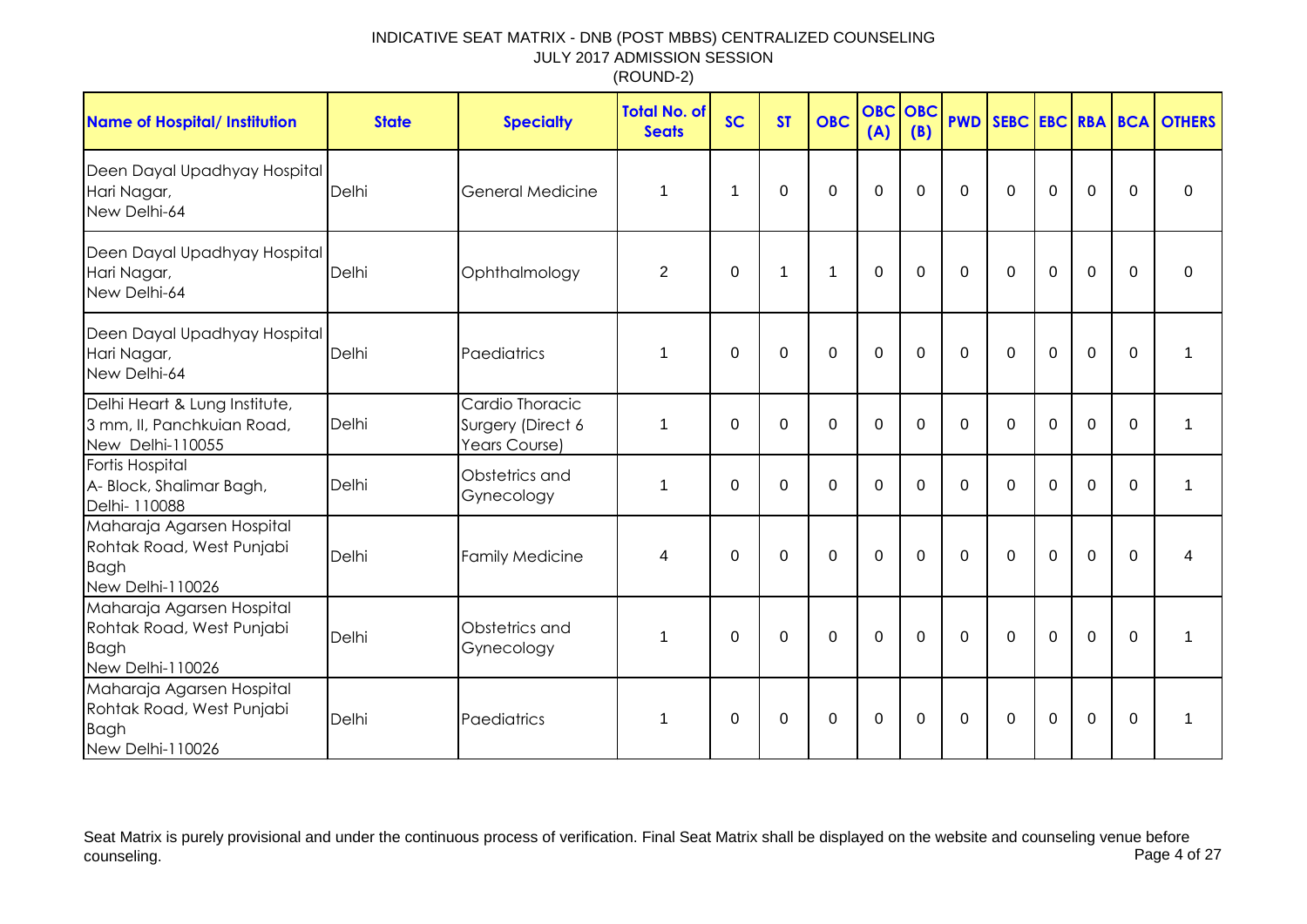| <b>Name of Hospital/ Institution</b>                                                                                       | <b>State</b> | <b>Specialty</b>                                 | <b>Total No. of</b><br><b>Seats</b> | <b>SC</b>   | <b>ST</b>   | <b>OBC</b>       | <b>OBC</b><br>(A) | <b>OBC</b><br>(B) | <b>PWD</b>   |              |             |                |             | SEBC EBC RBA BCA OTHERS |
|----------------------------------------------------------------------------------------------------------------------------|--------------|--------------------------------------------------|-------------------------------------|-------------|-------------|------------------|-------------------|-------------------|--------------|--------------|-------------|----------------|-------------|-------------------------|
| Max Super Specialty Hospital<br>FC-50, C and D Block<br>Shalimar Bagh<br>New Delhi-110088                                  | Delhi        | Emergency<br>Medicine                            | 1                                   | $\mathbf 0$ | $\Omega$    | $\mathbf 0$      | $\mathbf 0$       | $\Omega$          | $\Omega$     | $\Omega$     | $\mathbf 0$ | $\overline{0}$ | $\Omega$    |                         |
| Shri Balaji Action Medical<br>Institute,<br>FC-34, A-4,<br>Paschim Vihar,<br>New Delhi - 110063                            | Delhi        | Immunohematolog<br>y and Transfusion<br>Medicine | 1                                   | 0           | 0           | $\mathbf 0$      | $\mathbf 0$       | 0                 | 0            | $\mathbf{0}$ | $\mathbf 0$ | $\mathbf 0$    | $\mathbf 0$ |                         |
| Sir Ganga Ram Hospital<br>Rajinder Nagar,<br>New Delhi-60                                                                  | Delhi        | Paediatrics                                      | $\overline{c}$                      | 0           | 0           | 0                | 0                 | 0                 | $\Omega$     | $\Omega$     | $\Omega$    | 0              | $\Omega$    | $\overline{2}$          |
| Vision Eye Centre<br>19, Siri Fort Road,<br>New Delhi - 110049                                                             | Delhi        | Ophthalmology                                    | 1                                   | 0           | 0           | $\mathbf 0$      | $\mathbf 0$       | 0                 | $\Omega$     | 0            | $\mathbf 0$ | $\mathbf 0$    | $\Omega$    | 1                       |
| <b>GMERS Medical College &amp;</b><br><b>General Hospital</b><br>Gotri road,<br>Vadodara-390021<br>Gujarat                 | Gujarat      | <b>General Medicine</b>                          | $\mathbf 1$                         | $\Omega$    | $\Omega$    | $\mathbf 0$      | $\overline{0}$    | $\Omega$          | $\mathbf{0}$ | $\Omega$     | $\mathbf 0$ | $\overline{0}$ | $\Omega$    |                         |
| <b>GMERS Medical College &amp;</b><br><b>General Hospital</b><br>Gotri road,<br>Vadodara-390021<br>Gujarat                 | Gujarat      | Paediatrics                                      | $\mathbf 1$                         | $\mathbf 0$ | $\mathbf 0$ | $\mathbf 0$      | $\mathbf 0$       | 0                 | $\mathbf 0$  | $\Omega$     | $\mathbf 0$ | $\mathbf 0$    | $\Omega$    | 1                       |
| <b>GMERS Medical College,</b><br>Nr. Pathikasharam,<br>Civil Hospital Campus,<br>Sector-12, Gandhinagar,<br>Gujarat-382012 | Gujarat      | <b>ENT</b>                                       | 1                                   | 0           | 0           | $\boldsymbol{0}$ | $\pmb{0}$         | $\mathbf 0$       | 0            | 0            | $\mathbf 0$ | $\mathbf 0$    | $\Omega$    | 1                       |

Seat Matrix is purely provisional and under the continuous process of verification. Final Seat Matrix shall be displayed on the website and counseling venue before<br>Page 5 of 27 counseling. Page 5 of 27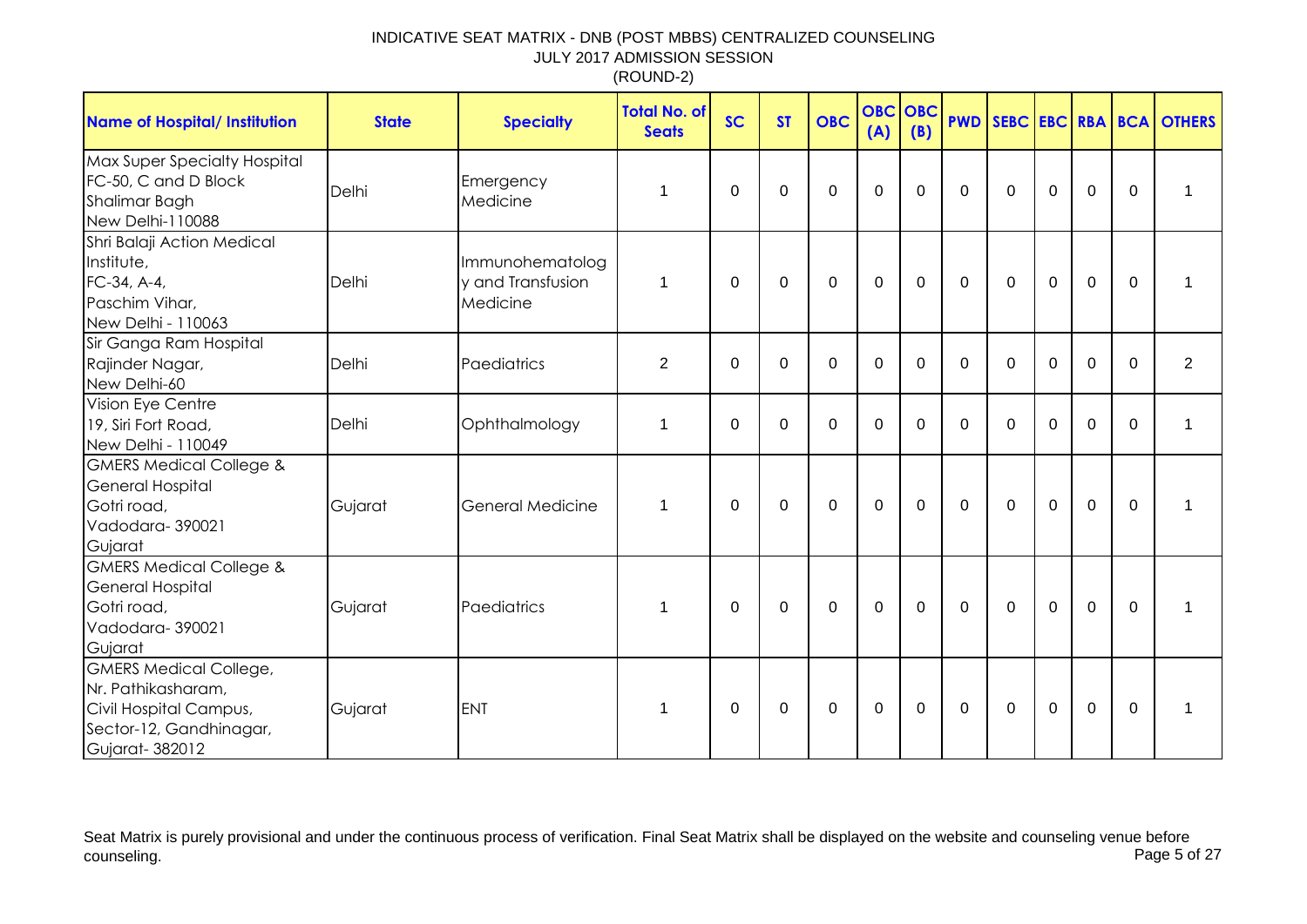| <b>Name of Hospital/ Institution</b>                                                                                       | <b>State</b> | <b>Specialty</b>        | <b>Total No. of</b><br><b>Seats</b> | <b>SC</b>   | <b>ST</b> | <b>OBC</b> | <b>OBC</b><br>(A) | OBC<br>(B)   | <b>PWD</b>  |             |             |             |             | <b>SEBC EBC RBA BCA OTHERS</b> |
|----------------------------------------------------------------------------------------------------------------------------|--------------|-------------------------|-------------------------------------|-------------|-----------|------------|-------------------|--------------|-------------|-------------|-------------|-------------|-------------|--------------------------------|
| <b>GMERS Medical College,</b><br>Nr. Pathikasharam,<br>Civil Hospital Campus,<br>Sector-12, Gandhinagar,<br>Gujarat-382012 | Gujarat      | Ophthalmology           | 1                                   | 0           | 1         | 0          | $\mathbf 0$       | 0            | 0           | 0           | $\mathbf 0$ | $\mathbf 0$ | 0           | 0                              |
| Artemis Health Institute<br>Sector 51,<br>Gurgaon-122001<br>Haryana                                                        | Haryana      | <b>Family Medicine</b>  | 1                                   | $\Omega$    | $\Omega$  | 0          | $\overline{0}$    | $\Omega$     | $\Omega$    | $\Omega$    | $\Omega$    | $\mathbf 0$ | $\mathbf 0$ | 1                              |
| Medanta-The Medicity<br>Sector-38, Gurgaon,<br>Haryana-122001                                                              | Haryana      | Radio Therapy           | 2                                   | 0           | 0         | $\Omega$   | 0                 | $\Omega$     | 0           | $\Omega$    | $\Omega$    | $\Omega$    | $\Omega$    | $\overline{2}$                 |
| Abdur Razzaque Ansari<br>Memorial Weaver's Hospital,<br>NH 33, IRBA, Ranchi-835217<br>Jharkhand                            | Jharkhand    | Anaesthesiology         | $\mathbf 1$                         | 0           | $\Omega$  | $\Omega$   | $\mathbf 0$       | $\mathbf{0}$ | $\Omega$    | $\Omega$    | $\Omega$    | $\Omega$    | $\Omega$    | 1                              |
| <b>Bokaro General Hospital</b><br><b>Bokaro Steel City,</b><br><b>BOKARO-01</b><br>Jharkhand                               | Jharkhand    | <b>General Medicine</b> | $\mathbf 1$                         | 0           | 1         | 0          | $\overline{0}$    | $\Omega$     | $\mathbf 0$ | $\Omega$    | $\mathbf 0$ | $\mathbf 0$ | $\mathbf 0$ | $\mathbf 0$                    |
| Tata Main Hospital<br>JAMSHEDPUR-01<br>Jharkand                                                                            | Jharkhand    | <b>General Medicine</b> | 1                                   | $\mathbf 0$ | 0         | 0          | $\mathbf{0}$      | $\Omega$     | $\mathbf 0$ | $\mathbf 0$ | $\mathbf 0$ | $\mathbf 0$ | $\Omega$    | 1                              |
| <b>Tata Main Hospital</b><br>JAMSHEDPUR-01<br>Jharkand                                                                     | Jharkhand    | Paediatrics             | 1                                   | $\mathbf 0$ | $\Omega$  | 0          | 0                 | $\Omega$     | $\Omega$    | $\Omega$    | $\Omega$    | 0           | $\Omega$    | 1                              |
| Tata Main Hospital<br>JAMSHEDPUR-01<br>Jharkand                                                                            | Jharkhand    | Pathology               | 1                                   | $\Omega$    | $\Omega$  | $\Omega$   | $\Omega$          | $\Omega$     | $\Omega$    | $\Omega$    | $\Omega$    | $\Omega$    | $\Omega$    | 1                              |
| Tata Motors Hospital<br>JAMSHEDPUR-01<br>Jharkhand                                                                         | Jharkhand    | Anaesthesiology         | $\mathbf{1}$                        | 0           | 0         | 0          | $\Omega$          | $\Omega$     | 0           | $\Omega$    | $\Omega$    | $\Omega$    | $\Omega$    | 1                              |

Seat Matrix is purely provisional and under the continuous process of verification. Final Seat Matrix shall be displayed on the website and counseling venue before<br>Page 6 of 27 counseling. Page 6 of 27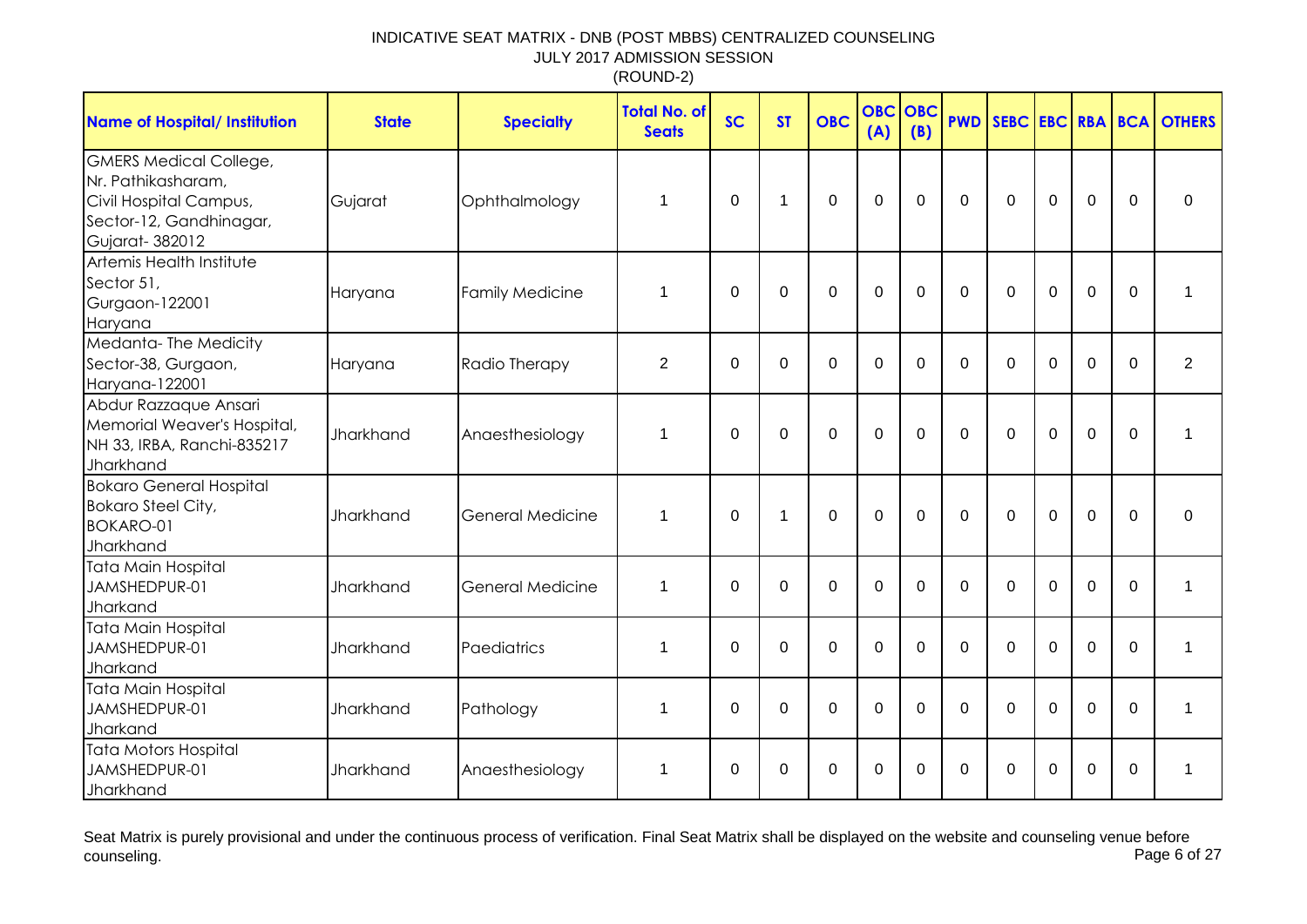| <b>Name of Hospital/ Institution</b>                                                               | <b>State</b> | <b>Specialty</b>        | <b>Total No. of</b><br><b>Seats</b> | <b>SC</b>   | <b>ST</b> | <b>OBC</b>  | <b>OBC</b> OBC<br>(A) | (B)          | <b>PWD</b>   |              |             |             |              | SEBC EBC RBA BCA OTHERS |
|----------------------------------------------------------------------------------------------------|--------------|-------------------------|-------------------------------------|-------------|-----------|-------------|-----------------------|--------------|--------------|--------------|-------------|-------------|--------------|-------------------------|
| <b>Tata Motors Hospital</b><br>JAMSHEDPUR-01<br>Jharkhand                                          | Jharkhand    | <b>ENT</b>              | 1                                   | $\Omega$    | $\Omega$  | $\Omega$    | $\Omega$              | $\Omega$     | $\Omega$     | $\Omega$     | $\Omega$    | $\Omega$    | $\Omega$     | 1                       |
| Apollo Hospital<br>154/11, Opp. I.I.M.,<br>Bannerghatta Road,<br>Bangalore-560076<br>Karnataka     | Karnataka    | Emergency<br>Medicine   | $\overline{2}$                      | 0           | 0         | $\mathbf 0$ | $\mathbf 0$           | $\mathbf 0$  | $\mathbf 0$  | $\mathbf 0$  | $\mathbf 0$ | $\mathbf 0$ | $\Omega$     | $\overline{2}$          |
| Apollo Hospital<br>154/11, Opp. I.I.M.,<br>Bannerghatta Road,<br>Bangalore-560076<br>Karnataka     | Karnataka    | Radio Therapy           | 1                                   | 0           | 0         | $\mathbf 0$ | $\mathbf 0$           | $\mathbf 0$  | $\mathbf 0$  | $\mathbf 0$  | $\mathbf 0$ | $\mathbf 0$ | $\mathbf{0}$ | 1                       |
| C.S.I. Holdsworth Memorial<br>Hospital<br>Post Box-38<br>Mysore-21<br>Karnataka                    | Karnataka    | Paediatrics             | 1                                   | $\Omega$    | 0         | $\mathbf 0$ | $\mathbf 0$           | $\mathbf 0$  | $\mathbf 0$  | $\mathbf 0$  | $\mathbf 0$ | $\mathbf 0$ | $\mathbf 0$  | $\mathbf 1$             |
| Hindustan Aeronautics Hospital<br><b>Bangalore Complex,</b><br>Bangalore-17<br>Karnataka           | Karnataka    | <b>General Medicine</b> | $\mathbf 1$                         | $\mathbf 1$ | 0         | 0           | 0                     | $\mathbf{0}$ | $\mathbf{0}$ | $\mathbf{0}$ | $\mathbf 0$ | $\Omega$    | $\mathbf{0}$ | $\Omega$                |
| <b>Manipal Hospital</b><br>98 Rustum Bagh,<br>Old Airport Road,<br>Bangalore - 560017<br>Karnataka | Karnataka    | Ophthalmology           | 1                                   | 0           | 0         | 0           | $\mathbf 0$           | 0            | $\mathbf 0$  | 0            | $\mathbf 0$ | 0           | $\mathbf{0}$ | 1                       |

Seat Matrix is purely provisional and under the continuous process of verification. Final Seat Matrix shall be displayed on the website and counseling venue before<br>Page 7 of 27 counseling. Page 7 of 27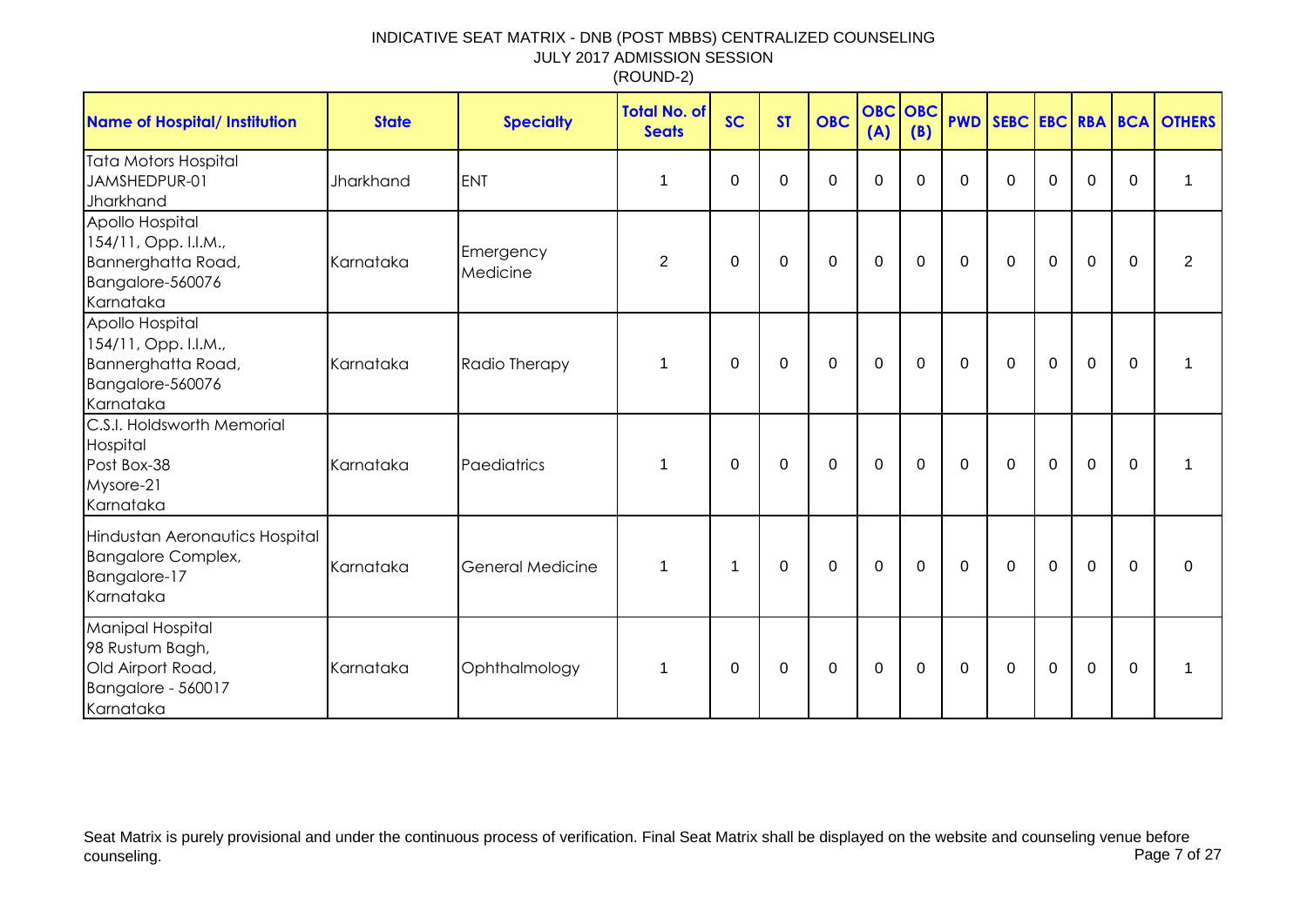| <b>Name of Hospital/ Institution</b>                                                                                                                 | <b>State</b> | <b>Specialty</b>      | <b>Total No. of</b><br><b>Seats</b> | <b>SC</b>   | <b>ST</b>    | <b>OBC</b>  | <b>OBC</b><br>(A) | OBC<br>(B)  |              |              |                |             |             | <b>PWD SEBC EBC RBA BCA OTHERS</b> |
|------------------------------------------------------------------------------------------------------------------------------------------------------|--------------|-----------------------|-------------------------------------|-------------|--------------|-------------|-------------------|-------------|--------------|--------------|----------------|-------------|-------------|------------------------------------|
| Shanti Hospital<br>166/1A<br>Near Old IB, Extension Area,<br>Baglkot-587101<br>Karnataka                                                             | Karnataka    | Paediatrics           | $\mathbf{1}$                        | 0           | $\mathbf 0$  | $\mathbf 0$ | $\mathbf 0$       | $\mathbf 0$ | $\mathbf 0$  | $\mathbf 0$  | $\mathbf 0$    | $\mathbf 0$ | $\mathbf 0$ | 1                                  |
| Govt. General Hospital<br>Kunnukuzhi PO, Thycud<br>THIRUVANANTHAPURAM-35<br>Kerala                                                                   | Kerala       | Anaesthesiology       | 2                                   | 0           | $\mathbf{1}$ | $\mathbf 0$ | $\mathbf 0$       | $\mathbf 0$ | 1(PH)        | $\mathbf 0$  | $\overline{0}$ | $\mathbf 0$ | $\Omega$    | 0                                  |
| IQRAA International Hospital &<br>Research Centre,<br>Malaparamba,<br><b>Calicut- 673009</b><br>Kerala                                               | Kerala       | Orthopedic Surgery    | $\mathbf{1}$                        | $\Omega$    | 0            | $\mathbf 0$ | $\mathbf 0$       | 0           | $\mathbf{0}$ | $\Omega$     | $\mathbf 0$    | $\mathbf 0$ | $\Omega$    |                                    |
| Medical Trust Hospital<br>M. G. Road,<br>KOCHI-16<br>Kerala                                                                                          | Kerala       | Orthopedic Surgery    | $\overline{2}$                      | 0           | 0            | $\mathbf 0$ | $\mathbf 0$       | 0           | $\mathbf{0}$ | 0            | $\mathbf 0$    | $\mathbf 0$ | $\Omega$    | $\overline{2}$                     |
| <b>MES Medical College &amp;</b><br>Hospital<br>Perinthalmanna, Palachode<br>Post,<br>Kolathur Via,<br>Malappuram Dist.<br>Kerala - 679338<br>Kerala | Kerala       | Emergency<br>Medicine | $\overline{2}$                      | $\mathbf 0$ | $\mathbf 0$  | $\mathbf 0$ | $\mathbf 0$       | $\mathbf 0$ | $\mathbf 0$  | $\mathbf 0$  | $\mathbf 0$    | $\mathbf 0$ | $\Omega$    | $\overline{2}$                     |
| Sree Uthradom Tirunal Hospital,<br>Pattom,<br>Trivandrum - 695004<br>Kerala                                                                          | Kerala       | Emergency<br>Medicine | 3                                   | $\Omega$    | 0            | $\mathbf 0$ | $\mathbf 0$       | 0           | $\mathbf{0}$ | $\mathbf{0}$ | $\mathbf 0$    | $\mathbf 0$ | $\Omega$    | 3                                  |

Seat Matrix is purely provisional and under the continuous process of verification. Final Seat Matrix shall be displayed on the website and counseling venue before<br>Page 8 of 27 counseling. Page 8 of 27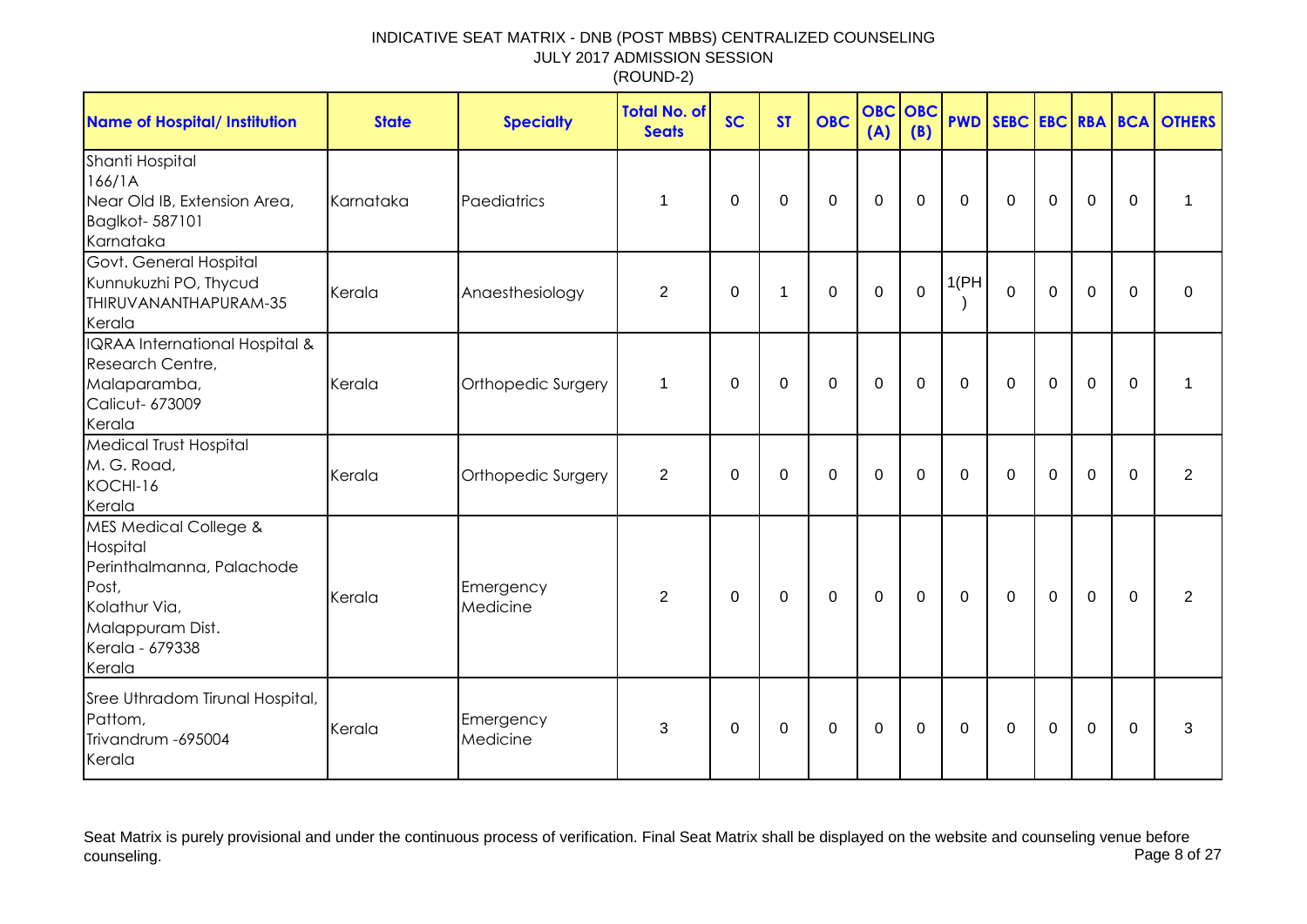| <b>Name of Hospital/ Institution</b>                                                                            | <b>State</b>      | <b>Specialty</b>                                      | <b>Total No. of</b><br><b>Seats</b> | <b>SC</b> | <b>ST</b>   | <b>OBC</b>  | <b>OBC</b><br>(A) | OBC<br>(B)  |              |              |                |                |          | <b>PWD SEBC EBC RBA BCA OTHERS</b> |
|-----------------------------------------------------------------------------------------------------------------|-------------------|-------------------------------------------------------|-------------------------------------|-----------|-------------|-------------|-------------------|-------------|--------------|--------------|----------------|----------------|----------|------------------------------------|
| <b>Bombay Hospital</b><br>IDA Scheme no 94/95,<br>Ring Road,<br>Indore-452010<br>Madhya Pradesh                 | Madhya<br>Pradesh | <b>General Medicine</b>                               | $\mathbf 1$                         | 0         | 0           | $\mathbf 0$ | $\mathbf 0$       | 0           | $\mathbf{0}$ | $\Omega$     | $\mathbf 0$    | $\mathbf 0$    | $\Omega$ | 1                                  |
| Choithram Hospital and<br><b>Research Centre</b><br>Manik Bagh Road,<br>INDORE-14<br>Madhya Pradesh             | Madhya<br>Pradesh | Anaesthesiology                                       | $\mathbf 1$                         | 0         | 0           | $\mathbf 0$ | $\mathbf 0$       | 0           | $\mathbf{0}$ | $\mathbf{0}$ | $\mathbf 0$    | $\mathbf 0$    | $\Omega$ | 1                                  |
| Aditya Birla Memorial Hospital<br>P.O. Chinchwad,<br>Pune-411033<br>Maharashtra                                 | Maharashtra       | <b>Family Medicine</b>                                | 3                                   | $\Omega$  | $\Omega$    | $\mathbf 0$ | $\mathbf 0$       | $\Omega$    | $\Omega$     | $\mathbf{0}$ | $\Omega$       | $\overline{0}$ | $\Omega$ | 3                                  |
| Asian Heart Institute,<br>G/N Block,<br>Bandra Kurla Complex,<br>Bandra (East),<br>Mumbai-400051<br>Maharashtra | Maharashtra       | Cardio Thoracic<br>Surgery (Direct 6<br>Years Course) | 1                                   | $\Omega$  | 0           | $\mathbf 0$ | $\mathbf 0$       | $\mathbf 0$ | $\mathbf{0}$ | $\Omega$     | $\mathbf 0$    | $\mathbf 0$    | $\Omega$ | 1                                  |
| <b>Bhabha Atomic Research</b><br>Centre & Hospital,<br>Anushakti Nagar,<br>MUMBAI-94<br>Maharashtra             | Maharashtra       | Anaesthesiology                                       | $\mathbf{1}$                        | 0         | $\mathbf 0$ | $\mathbf 0$ | $\mathbf 0$       | $\mathbf 0$ | $\mathbf 0$  | $\mathbf 0$  | $\overline{0}$ | $\overline{0}$ | $\Omega$ | 1                                  |
| Deenanath Mangeshkar<br>Hospital and Research Centre<br>Erandwane,<br>Pune - 411004<br>Maharashtra              | Maharashtra       | <b>General Surgery</b>                                | 1                                   | 0         | 0           | $\mathbf 0$ | $\mathbf 0$       | 0           | 0            | $\mathbf{0}$ | $\mathbf 0$    | $\mathbf 0$    | $\Omega$ | 1                                  |

Seat Matrix is purely provisional and under the continuous process of verification. Final Seat Matrix shall be displayed on the website and counseling venue before<br>Page 9 of 27 counseling. Page 9 of 27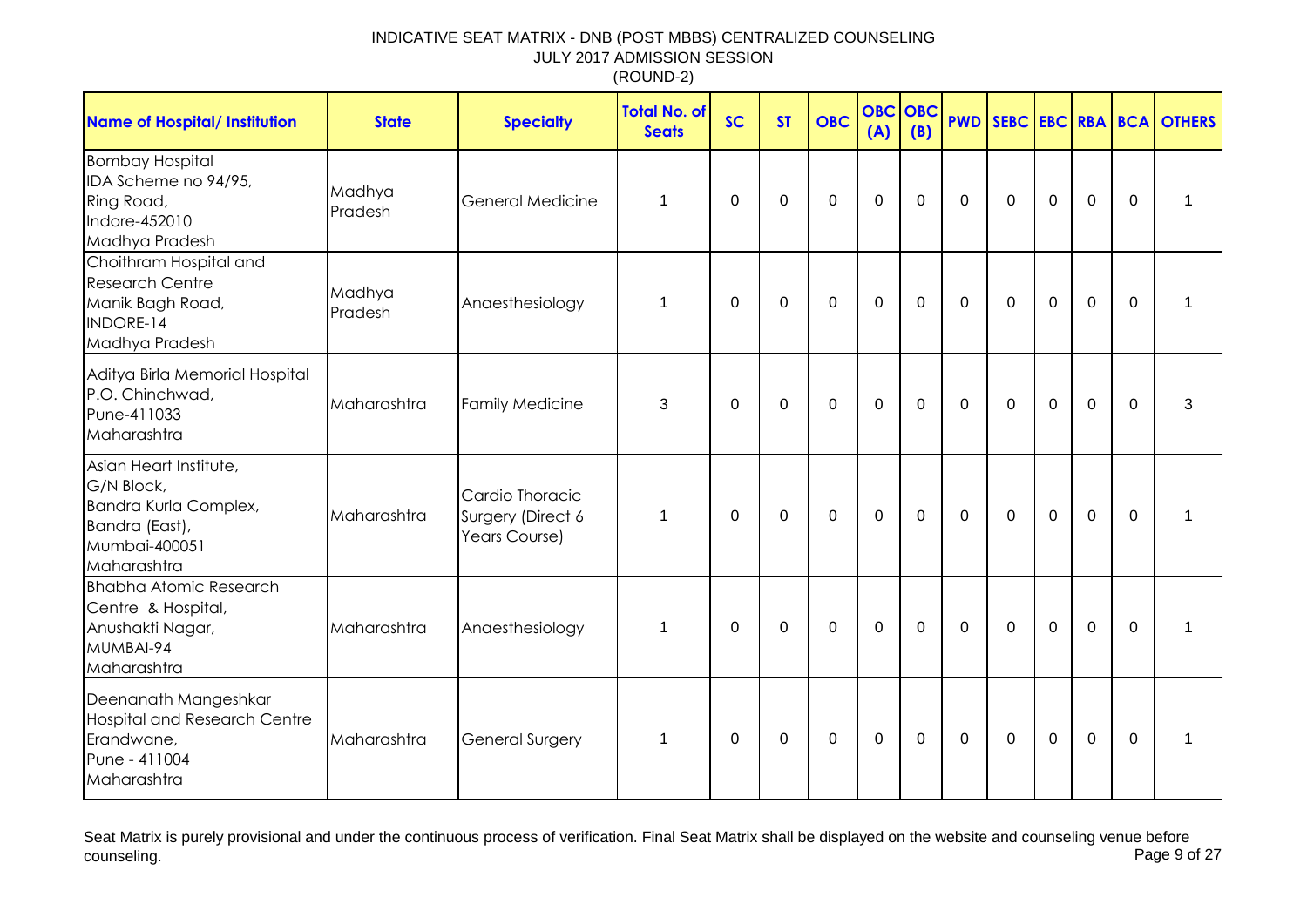| <b>Name of Hospital/ Institution</b>                                                                                                                            | <b>State</b> | <b>Specialty</b>        | <b>Total No. of</b><br><b>Seats</b> | <b>SC</b>   | <b>ST</b>   | <b>OBC</b>  | <b>OBC</b> OBC<br>(A) | (B)            |             |             |             |             |             | <b>PWD SEBC EBC RBA BCA OTHERS</b> |
|-----------------------------------------------------------------------------------------------------------------------------------------------------------------|--------------|-------------------------|-------------------------------------|-------------|-------------|-------------|-----------------------|----------------|-------------|-------------|-------------|-------------|-------------|------------------------------------|
| Jehangir Hospital<br>32, Sassoon Road,<br>Pune-411001<br>Maharashtra                                                                                            | Maharashtra  | <b>Family Medicine</b>  | 4                                   | 0           | 0           | $\mathbf 0$ | $\mathbf 0$           | $\mathbf 0$    | $\mathbf 0$ | $\mathbf 0$ | $\mathbf 0$ | $\mathbf 0$ | $\mathbf 0$ | 4                                  |
| K.E.M. Hospital,<br>489, Rasta Peth,<br>Sardar Moodliar Road,<br>Pune-411011<br>Maharashtra                                                                     | Maharashtra  | <b>General Medicine</b> | 1                                   | 0           | 0           | $\mathbf 0$ | $\mathbf 0$           | 0              | $\mathbf 0$ | $\mathbf 0$ | $\mathbf 0$ | $\mathbf 0$ | $\mathbf 0$ | 1                                  |
| K.E.M. Hospital,<br>489, Rasta Peth,<br>Sardar Moodliar Road,<br>Pune-411011<br>Maharashtra                                                                     | Maharashtra  | <b>General Surgery</b>  | 1                                   | 0           | 1           | 0           | $\mathbf 0$           | 0              | 0           | 0           | $\mathbf 0$ | $\mathbf 0$ | $\mathbf 0$ | 0                                  |
| K.J. Somaiya Medical College<br>Eastern Highway, Sion,<br>Mumbai-400022<br>Maharashtra                                                                          | Maharashtra  | Anaesthesiology         | 1                                   | 0           | 0           | 0           | $\mathbf 0$           | 0              | 0           | 0           | 0           | $\mathbf 0$ | $\mathbf 0$ | 1                                  |
| Kokilaben Dhirubhai Ambani<br>Hospital & Medical Research<br>Institute<br>Achyutrao Patwardhan Marg,<br>4 Bunglows,<br>Andheri (w),<br>Mumbai-51<br>Maharashtra | Maharashtra  | Pathology               | $\mathbf{1}$                        | $\mathbf 0$ | $\mathbf 0$ | $\mathbf 0$ | $\mathbf 0$           | $\overline{0}$ | $\mathbf 0$ | $\mathbf 0$ | $\mathbf 0$ | $\mathbf 0$ | $\mathbf 0$ | 1                                  |

Seat Matrix is purely provisional and under the continuous process of verification. Final Seat Matrix shall be displayed on the website and counseling venue before<br>Page 10 of 27 counseling. Page 10 of 27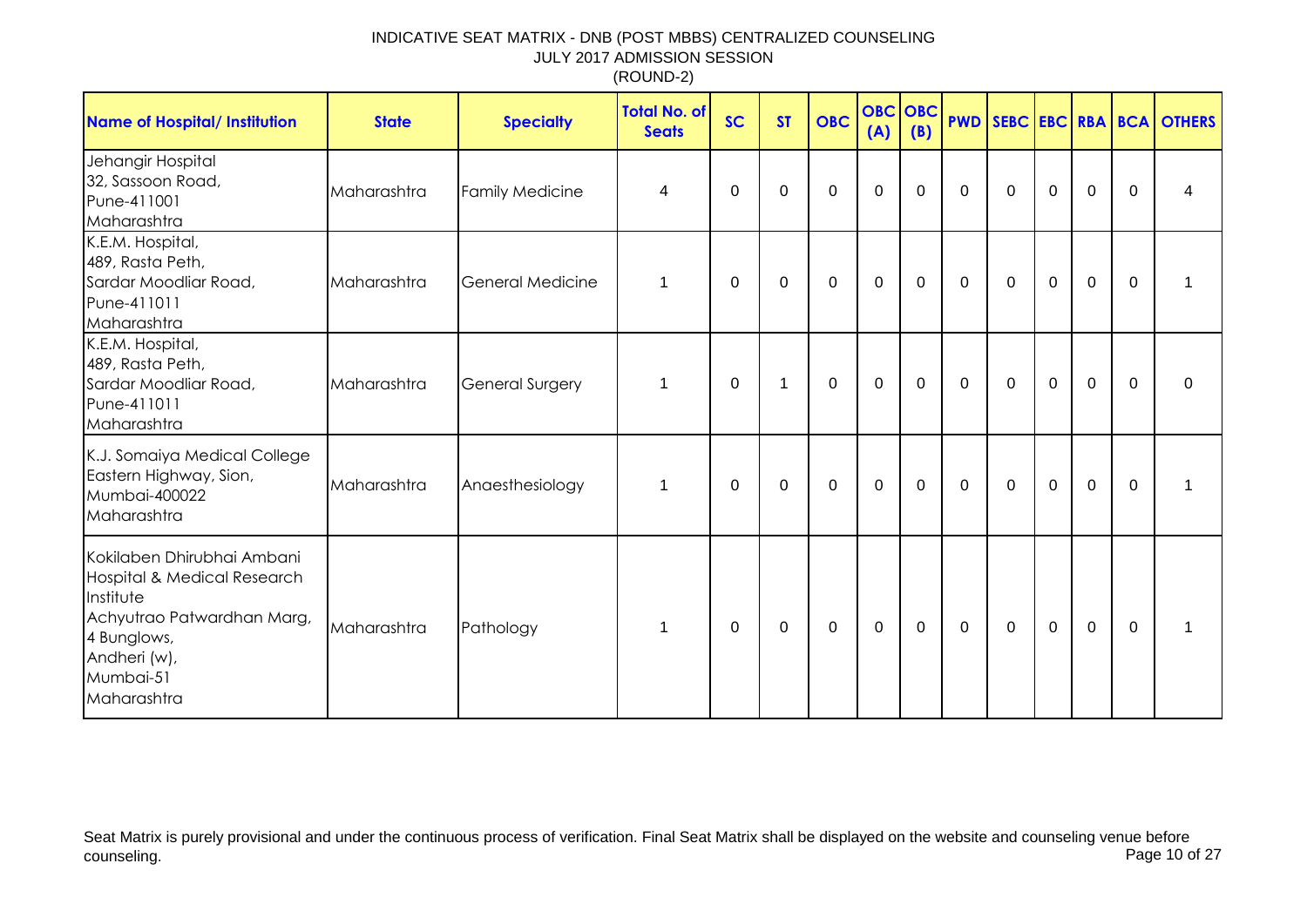| <b>Name of Hospital/ Institution</b>                                                                                        | <b>State</b> | <b>Specialty</b>             | <b>Total No. of</b><br><b>Seats</b> | <b>SC</b>   | <b>ST</b>    | <b>OBC</b>       | <b>OBC OBC</b><br>(A) | (B)         |              |             |             |                |             | <b>PWD SEBC EBC RBA BCA OTHERS</b> |
|-----------------------------------------------------------------------------------------------------------------------------|--------------|------------------------------|-------------------------------------|-------------|--------------|------------------|-----------------------|-------------|--------------|-------------|-------------|----------------|-------------|------------------------------------|
| Prince Aly Khan Hospital<br>Aga Hall, Nesbit Road,<br>Mazagaon,<br>Mumbai-400010<br>Maharashtra                             | Maharashtra  | Pathology                    | $2^*$                               | $\Omega$    | $\mathbf 0$  | $\mathbf 0$      | $\mathbf 0$           | $\mathbf 0$ | $\Omega$     | $\Omega$    | $\mathbf 0$ | $\overline{0}$ | $\Omega$    | $\overline{2}$                     |
| Rajarshee Chhatrapati Shahu<br>Maharaj<br>Govt. Med. College,<br>Dasara Chowk,<br>Kolhapur<br>Maharashtra                   | Maharashtra  | Obstetrics and<br>Gynecology | 1                                   | $\Omega$    | $\mathbf{1}$ | $\boldsymbol{0}$ | $\mathbf 0$           | 0           | $\mathbf{0}$ | $\mathbf 0$ | $\mathbf 0$ | $\mathbf 0$    | $\Omega$    | $\Omega$                           |
| Sir Hurkisondas Nurrotumdas<br><b>Hospital and Research Centre</b><br>Raja Rammohan Roy Road,<br>Mumbai - 04<br>Maharashtra | Maharashtra  | Pathology                    | 1                                   | $\Omega$    | 0            | $\mathbf 0$      | $\mathbf 0$           | 0           | $\mathbf 0$  | $\Omega$    | $\mathbf 0$ | $\mathbf 0$    | $\Omega$    |                                    |
| Shija Hospitals & Res. Instiute<br>Langol,<br>Imphal - 795004<br>Manipur                                                    | Manipur      | Anaesthesiology              | 1                                   | $\mathbf 0$ | 0            | $\mathbf 0$      | $\mathbf 0$           | $\mathbf 0$ | $\mathbf 0$  | $\mathbf 0$ | $\mathbf 0$ | $\mathbf 0$    | $\mathbf 0$ |                                    |
| Shija Hospitals & Res. Instiute<br>Langol,<br>Imphal - 795004<br>Manipur                                                    | Manipur      | General Surgery              | $\overline{2}$                      | $\Omega$    | $\Omega$     | $\mathbf 0$      | $\mathbf 0$           | $\Omega$    | $\mathbf{0}$ | $\Omega$    | $\Omega$    | $\overline{0}$ | $\Omega$    | $\overline{2}$                     |
| Nazareth Hospital<br>Laitumkhrah,<br>Shillong-793003<br>Meghalaya                                                           | Meghalaya    | General Medicine             | 1                                   | 0           | 0            | $\mathbf 0$      | $\boldsymbol{0}$      | 0           | 0            | 0           | $\mathbf 0$ | $\mathbf 0$    | 0           | 1                                  |

Seat Matrix is purely provisional and under the continuous process of verification. Final Seat Matrix shall be displayed on the website and counseling venue before<br>Page 11 of 27 counseling. Page 11 of 27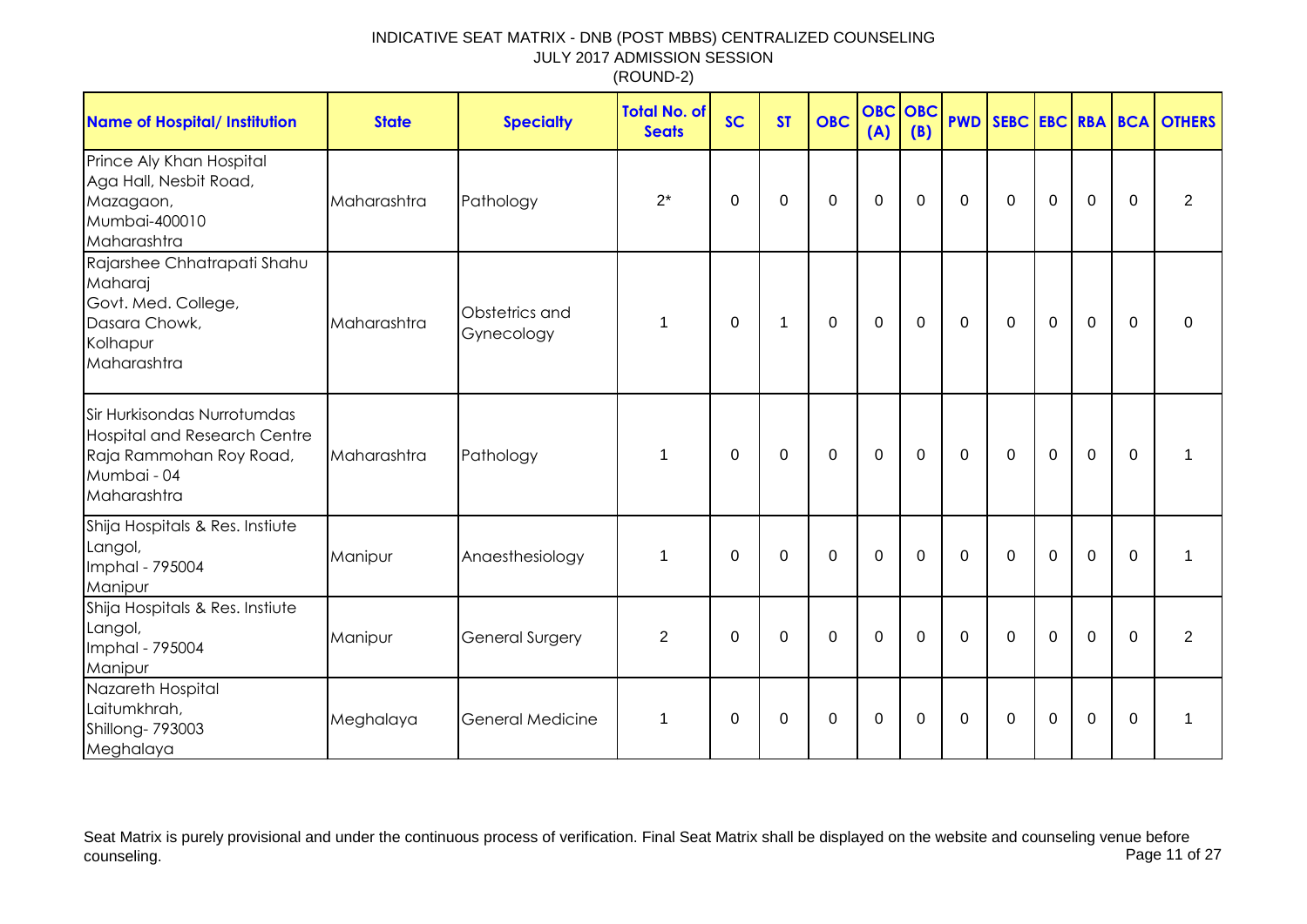| <b>Name of Hospital/ Institution</b>                                                                                                          | <b>State</b> | <b>Specialty</b>             | <b>Total No. of</b><br><b>Seats</b> | <b>SC</b>      | <b>ST</b>   | <b>OBC</b>  | <b>OBC OBC</b><br>(A) | (B)         |                |             |             |             |              | <b>PWD SEBC EBC RBA BCA OTHERS</b> |
|-----------------------------------------------------------------------------------------------------------------------------------------------|--------------|------------------------------|-------------------------------------|----------------|-------------|-------------|-----------------------|-------------|----------------|-------------|-------------|-------------|--------------|------------------------------------|
| Christian Institute of Health<br>Sciences & Research<br>4th Mile Dimapur<br>Nagaland-797115                                                   | Nagaland     | <b>General Surgery</b>       | $\mathbf 1$                         | 0              | 0           | $\mathbf 0$ | $\mathbf 0$           | $\mathbf 0$ | 0              | $\mathbf 0$ | $\mathbf 0$ | $\mathbf 0$ | 0            | 1                                  |
| Apollo Hospital<br>Plot No. 251<br>Sainik School Road<br>Unit-15, Bhubaneshwar<br>Orissa-751005                                               | Orissa       | Pathology                    | 1                                   | 0              | 0           | $\mathbf 0$ | $\mathbf 0$           | 0           | $\mathbf{0}$   | $\Omega$    | $\mathbf 0$ | $\mathbf 0$ | $\mathbf{0}$ | 1                                  |
| Dr. Agarwal's Eye Hospital<br>BBC Tower, Link Road Square,<br>Madhupatna, (Opp. To<br>Madhupatna Police Station),<br>Cuttack-753010<br>Orissa | Orissa       | Ophthalmology                | 1                                   | $\Omega$       | $\mathbf 0$ | $\mathbf 0$ | $\mathbf 0$           | $\mathbf 0$ | $\Omega$       | $\Omega$    | $\mathbf 0$ | $\mathbf 0$ | $\Omega$     | 1                                  |
| <b>Ispat General Hospital</b><br>Rourkela Steel Plant,<br><b>ROURKELA - 769005</b><br>Orissa                                                  | Orissa       | Anaesthesiology              | $\overline{2}$                      | $\mathbf 1$    | $\Omega$    | $\mathbf 1$ | $\mathbf 0$           | $\mathbf 0$ | $\Omega$       | $\Omega$    | $\mathbf 0$ | $\mathbf 0$ | $\Omega$     | $\Omega$                           |
| <b>Ispat General Hospital</b><br>Rourkela Steel Plant,<br><b>ROURKELA - 769005</b><br>Orissa                                                  | Orissa       | Obstetrics and<br>Gynecology | $\mathbf 1$                         | $\overline{1}$ | $\Omega$    | $\mathbf 0$ | $\mathbf 0$           | $\mathbf 0$ | $\overline{0}$ | $\Omega$    | $\mathbf 0$ | $\mathbf 0$ | $\mathbf{0}$ | $\Omega$                           |
| Ispat General Hospital<br>Rourkela Steel Plant,<br><b>ROURKELA - 769005</b><br>Orissa                                                         | Orissa       | Pathology                    | 1                                   | 0              | 1           | $\mathbf 0$ | $\mathbf 0$           | $\Omega$    | $\mathbf{0}$   | $\mathbf 0$ | $\mathbf 0$ | $\mathbf 0$ | $\mathbf{0}$ | 0                                  |

Seat Matrix is purely provisional and under the continuous process of verification. Final Seat Matrix shall be displayed on the website and counseling venue before<br>Page 12 of 27 counseling. Page 12 of 27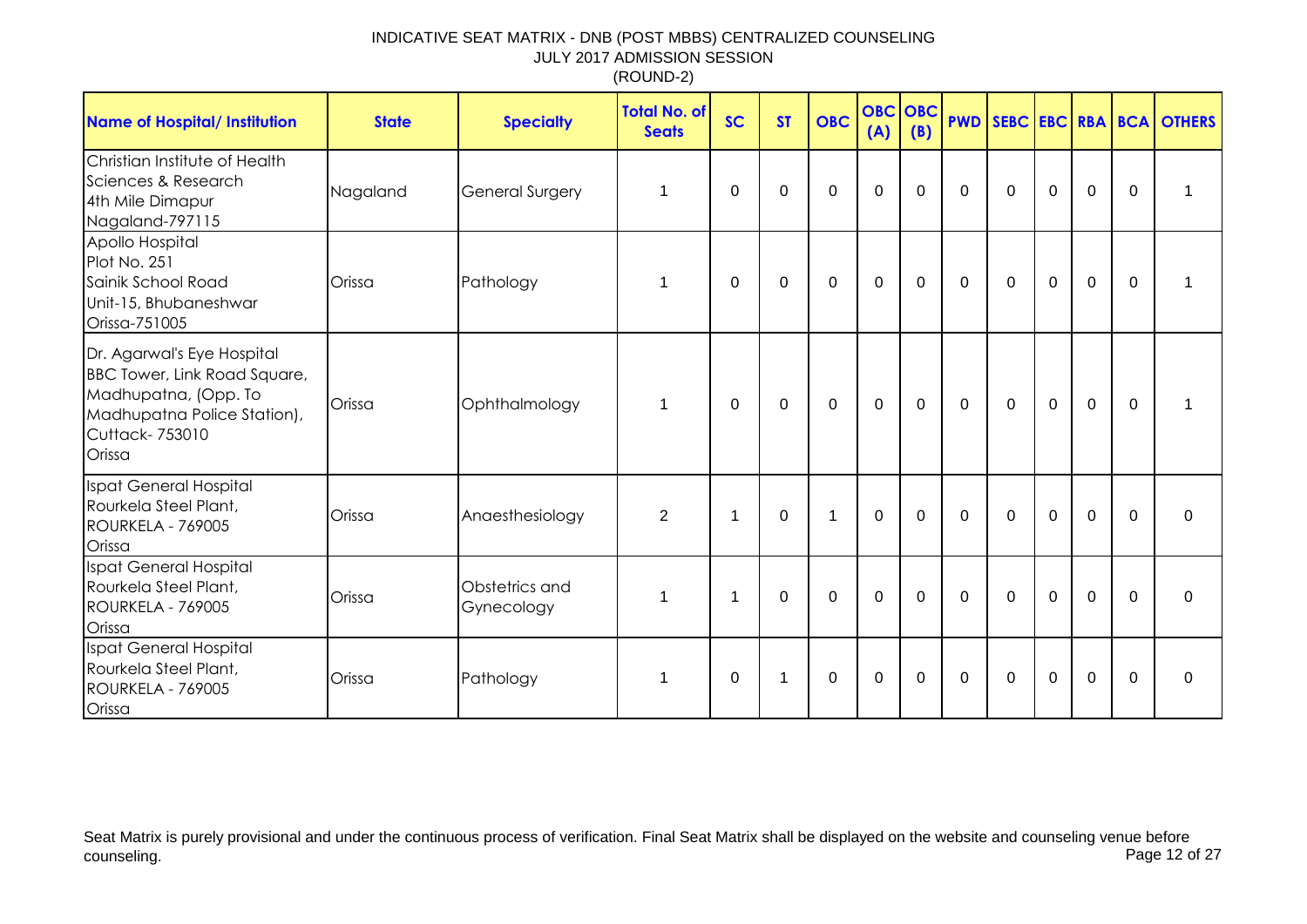| <b>Name of Hospital/ Institution</b>                                                                                              | <b>State</b> | <b>Specialty</b>                               | <b>Total No. of</b><br><b>Seats</b> | <b>SC</b> | <b>ST</b> | <b>OBC</b>     | <b>OBC OBC</b><br>(A) | (B)         |             |             |              |             |              | <b>PWD SEBC EBC RBA BCA OTHERS</b> |
|-----------------------------------------------------------------------------------------------------------------------------------|--------------|------------------------------------------------|-------------------------------------|-----------|-----------|----------------|-----------------------|-------------|-------------|-------------|--------------|-------------|--------------|------------------------------------|
| Swami Vivekanand National<br>Institute of Rehabilitation Trg &<br>Res.<br>Olatpur, PO Bairoi, Distt.-<br>Cuttack-754010<br>Orissa | Orissa       | <b>Physical Medicine</b><br>and Rehabilitation | 1                                   | $\Omega$  | $\Omega$  | 1              | $\mathbf 0$           | $\mathbf 0$ | $\mathbf 0$ | $\mathbf 0$ | $\mathbf 0$  | $\mathbf 0$ | $\mathbf{0}$ | 0                                  |
| Amandeep Hospital<br>G.T.Road, Model Town,<br>Amritsar<br>Punjab                                                                  | Punjab       | Orthopedic Surgery                             | 1                                   | $\Omega$  | $\Omega$  | $\overline{0}$ | $\mathbf 0$           | $\mathbf 0$ | $\mathbf 0$ | $\mathbf 0$ | $\mathbf 0$  | $\mathbf 0$ | $\Omega$     | 1                                  |
| Dr. Hardas Singh Orthopaedics<br><b>Hospital &amp; Super Specialty</b><br><b>Research Centre</b><br>Amritsar<br>Punjab            | Punjab       | Orthopedic Surgery                             | 1                                   | 0         | 0         | $\mathbf 0$    | $\mathbf 0$           | $\mathbf 0$ | $\mathbf 0$ | $\mathbf 0$ | $\mathbf 0$  | $\mathbf 0$ | $\mathbf{0}$ | 1                                  |
| <b>Fortis Hospital</b><br>Sector-62, Phase-VIII,<br>Mohali-160062<br>Punjab                                                       | Punjab       | Emergency<br>Medicine                          | 2                                   | $\Omega$  | $\Omega$  | $\Omega$       | $\mathbf 0$           | $\Omega$    | $\Omega$    | $\Omega$    | $\mathbf{0}$ | $\mathbf 0$ | $\Omega$     | 2                                  |
| Lord Mahavir Civil Hospital<br>Old Jail Road, Ludhiana<br>Punjab                                                                  | Punjab       | Obstetrics and<br>Gynecology                   | $1^{\#}$                            | -1        | $\Omega$  | $\mathbf 0$    | $\mathbf 0$           | $\Omega$    | $\Omega$    | $\Omega$    | $\Omega$     | $\mathbf 0$ | $\Omega$     | $\mathbf 0$                        |
| Satguru Pratap Singh Apollo<br>Hospital<br>Sherpur Chowk,<br>Ludhiana -141003<br>Punjab                                           | Punjab       | <b>General Medicine</b>                        | 1                                   | $\Omega$  | 0         | 0              | 0                     | 0           | 0           | 0           | 0            | 0           | $\Omega$     | $\mathbf 1$                        |

Seat Matrix is purely provisional and under the continuous process of verification. Final Seat Matrix shall be displayed on the website and counseling venue before<br>Page 13 of 27 counseling. Page 13 of 27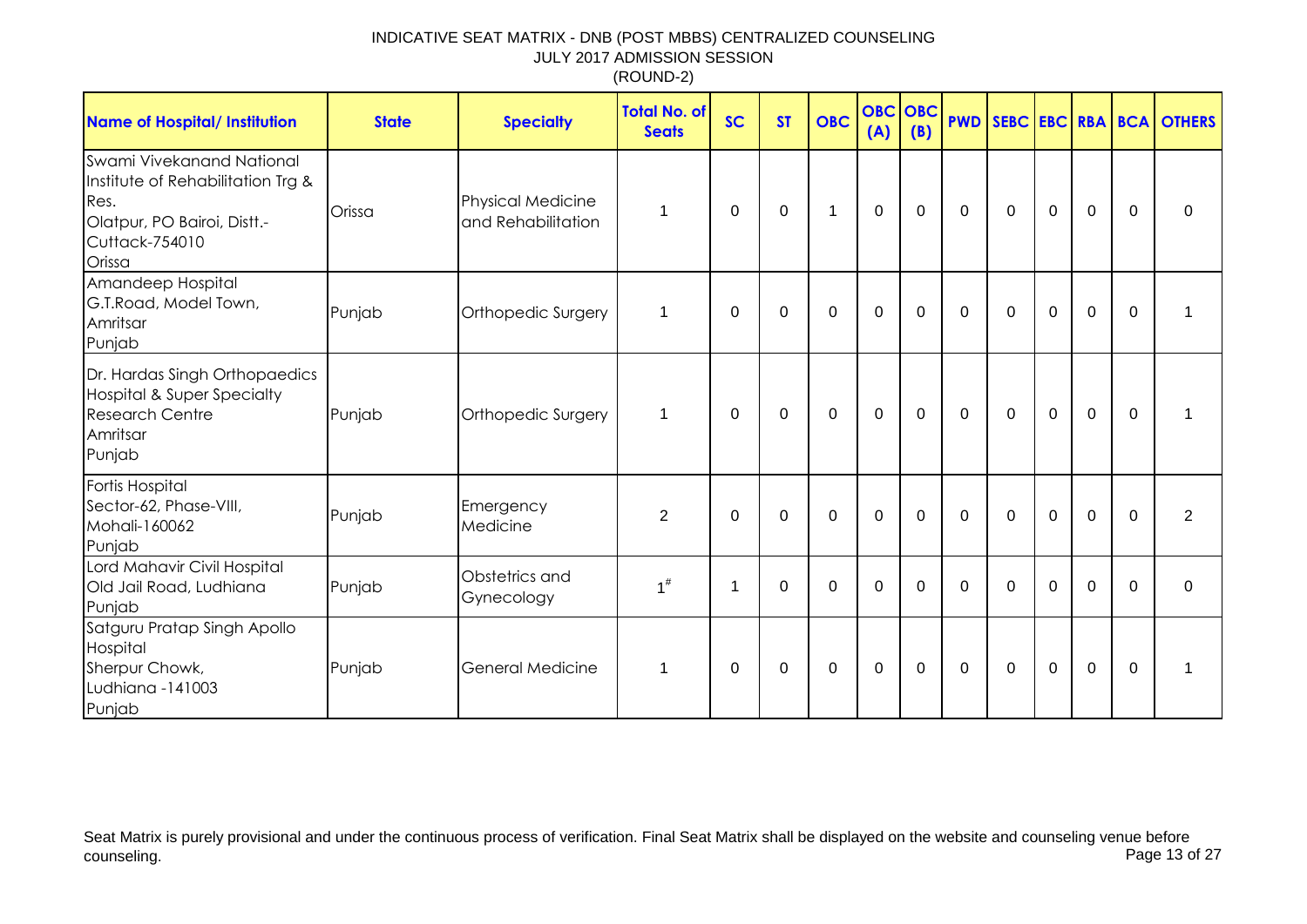| <b>Name of Hospital/ Institution</b>                                                                                                                      | <b>State</b> | <b>Specialty</b>                                      | <b>Total No. of</b><br><b>Seats</b> | <b>SC</b>   | <b>ST</b> | <b>OBC</b> | <b>OBC</b><br>(A) | OBC<br>(B)   | <b>PWD</b>   |             |             |                  |             | SEBC EBC RBA BCA OTHERS |
|-----------------------------------------------------------------------------------------------------------------------------------------------------------|--------------|-------------------------------------------------------|-------------------------------------|-------------|-----------|------------|-------------------|--------------|--------------|-------------|-------------|------------------|-------------|-------------------------|
| Govt. R. D. B. P. Jaipuria<br><b>Hospital (Attached with RUHS</b><br>College of Medical Sciences),<br>Milap Nagar, Tonk Road,<br>Jaipur, Rajasthan-302018 | Rajasthan    | <b>Family Medicine</b>                                | $\overline{2}$                      | $\mathbf 0$ | 0         | 0          | $\Omega$          | $\mathbf{0}$ | $\Omega$     | $\Omega$    | 0           | 0                | $\mathbf 0$ | $1(UR)+1$<br>(Women     |
| Kothari Medical & Research<br>Centre<br>Bangla Nagar, NH15,<br>Jaiselmer Road,<br>Bikaner-3347001<br>Rajasthan                                            | Rajasthan    | <b>General Surgery</b>                                | 1                                   | $\mathbf 0$ | 0         | 0          | 0                 | 0            | $\mathbf 0$  | $\mathbf 0$ | $\mathbf 0$ | $\boldsymbol{0}$ | $\mathbf 0$ | 1                       |
| Narayana Multispeciality<br>Hospital<br>Sec-28, Rana Sanga Marg,<br>Pratap Nagar,<br>Jaipur-302033                                                        | Rajasthan    | Cardio Thoracic<br>Surgery (Direct 6<br>Years Course) | 1                                   | 0           | 0         | 0          | $\mathbf 0$       | $\mathbf{0}$ | 0            | $\Omega$    | 0           | $\mathbf 0$      | $\mathbf 0$ | 1                       |
| Santokba Durlabhji Memorial<br>Hospital<br>Bhawani Singh Marg,<br>JAIPUR - 302015<br>Rajasthan                                                            | Rajasthan    | Immunohematolog<br>y and Transfusion<br>Medicine      | 1                                   | 0           | 0         | 0          | $\mathbf 0$       | $\mathbf{0}$ | $\Omega$     | 0           | $\mathbf 0$ | $\mathbf 0$      | 0           | 1                       |
| Santokbha Durlabji Memorial<br>Hospital<br>Bhawani Singh Marg,<br>JAIPUR - 15<br>Rajasthan                                                                | Rajasthan    | <b>General Medicine</b>                               | 1                                   | $\mathbf 0$ | $\Omega$  | 0          | $\mathbf 0$       | $\Omega$     | 0            | $\Omega$    | $\mathbf 0$ | $\mathbf 0$      | $\mathbf 0$ | 1                       |
| Santokbha Durlabji Memorial<br>Hospital<br>Bhawani Singh Marg,<br>JAIPUR - 15<br>Rajasthan                                                                | Rajasthan    | <b>General Surgery</b>                                | 1                                   | 0           | $\Omega$  | 0          | $\mathbf 0$       | $\mathbf{0}$ | $\mathbf{0}$ | $\Omega$    | $\Omega$    | $\mathbf 0$      | $\Omega$    | 1                       |

Seat Matrix is purely provisional and under the continuous process of verification. Final Seat Matrix shall be displayed on the website and counseling venue before<br>Page 14 of 27 counseling. Page 14 of 27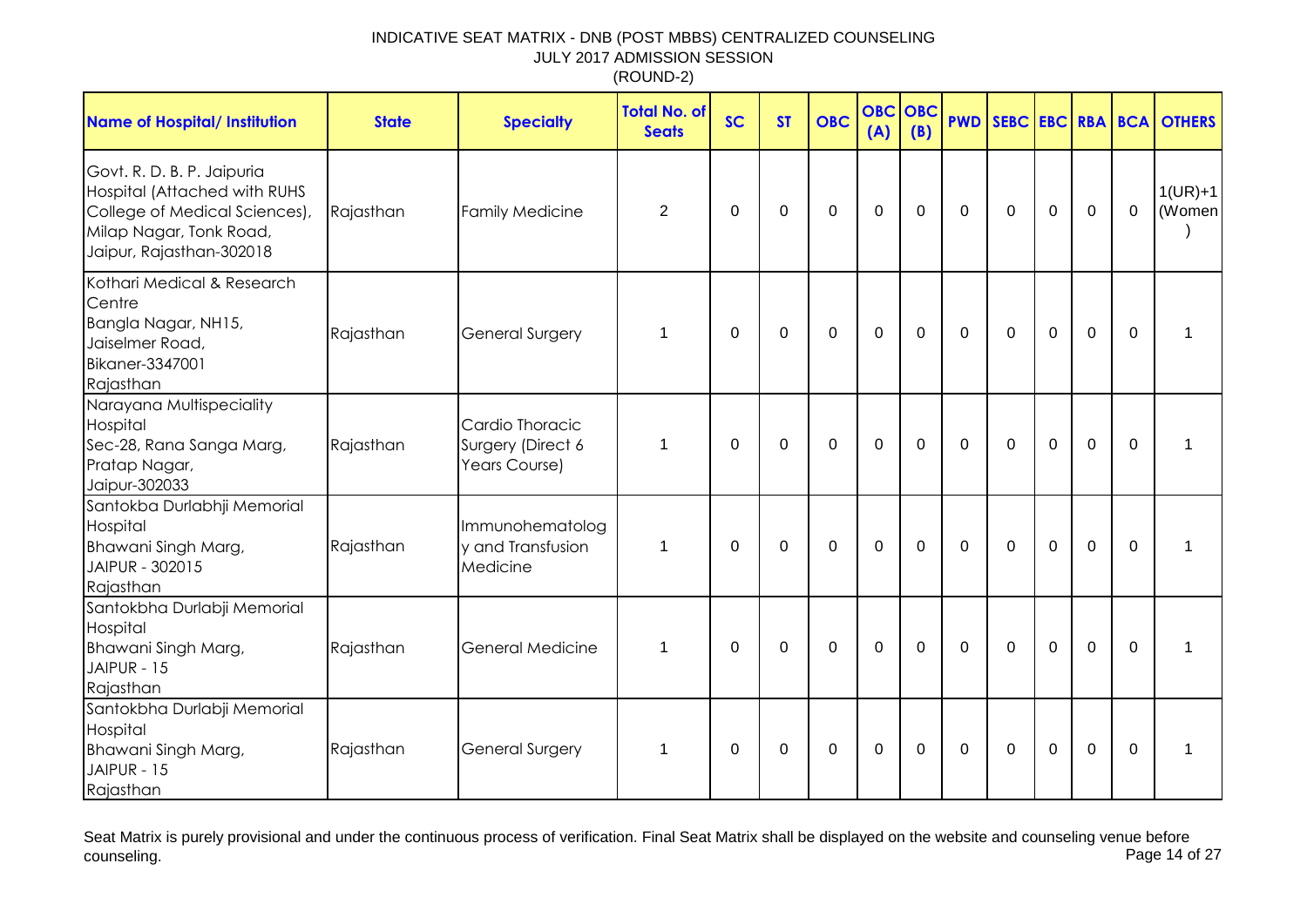| <b>Name of Hospital/ Institution</b>                                                                      | <b>State</b>      | <b>Specialty</b>        | <b>Total No. of</b><br><b>Seats</b> | <b>SC</b> | <b>ST</b>   | <b>OBC</b>  | <b>OBC</b> OBC<br>(A) | (B)         |             |              |             |              |             | <b>PWD SEBC EBC RBA BCA OTHERS</b> |
|-----------------------------------------------------------------------------------------------------------|-------------------|-------------------------|-------------------------------------|-----------|-------------|-------------|-----------------------|-------------|-------------|--------------|-------------|--------------|-------------|------------------------------------|
| Apollo Hospital<br>21 Greams lane,<br>Off Greams Rd,<br>Chennai - 06<br>Tamil Nadu                        | Tamil Nadu        | <b>ENT</b>              | 1                                   | 0         | $\mathbf 0$ | $\mathbf 0$ | $\mathbf 0$           | 0           | $\mathbf 0$ | 0            | $\mathbf 0$ | $\mathbf 0$  | $\mathbf 0$ |                                    |
| Apollo Super Specialty Hospital<br>Lake View Road, K K Nagar,<br>MADURAI-28<br><b>Tamil Nadu</b>          | <b>Tamil Nadu</b> | Emergency<br>Medicine   | $\overline{2}$                      | 0         | $\mathbf 0$ | $\mathbf 0$ | $\mathbf 0$           | $\mathbf 0$ | $\mathbf 0$ | $\mathbf 0$  | $\mathbf 0$ | $\mathbf 0$  | $\mathbf 0$ | 2                                  |
| C.S.I. Kalyani General Hospital<br>15, Radhakrishnan Road,<br>Mylapore,<br>Chennai - 600004<br>Tamil Nadu | Tamil Nadu        | <b>General Medicine</b> | $\mathbf 1$                         | 0         | 0           | $\mathbf 0$ | $\mathbf 0$           | 0           | $\mathbf 0$ | $\mathbf 0$  | $\mathbf 0$ | $\mathbf 0$  | 0           |                                    |
| C.S.I. Kalyani General Hospital<br>15, Radhakrishnan Road,<br>Mylapore,<br>Chennai - 600004<br>Tamil Nadu | Tamil Nadu        | Paediatrics             | 1                                   | $\Omega$  | 0           | $\mathbf 0$ | $\mathbf 0$           | 0           | $\mathbf 0$ | $\Omega$     | $\mathbf 0$ | $\mathbf{0}$ | $\Omega$    |                                    |
| Dr. Jeyasekharan Hospital &<br>Nursing Home<br>K P Road,<br>NAGERCOIL-629003<br>Tamil Nadu                | Tamil Nadu        | <b>General Surgery</b>  | 1                                   | $\Omega$  | 0           | 0           | 0                     | 0           | 0           | $\mathbf{0}$ | $\mathbf 0$ | $\mathbf 0$  | $\Omega$    |                                    |

Seat Matrix is purely provisional and under the continuous process of verification. Final Seat Matrix shall be displayed on the website and counseling venue before<br>Page 15 of 27 counseling. Page 15 of 27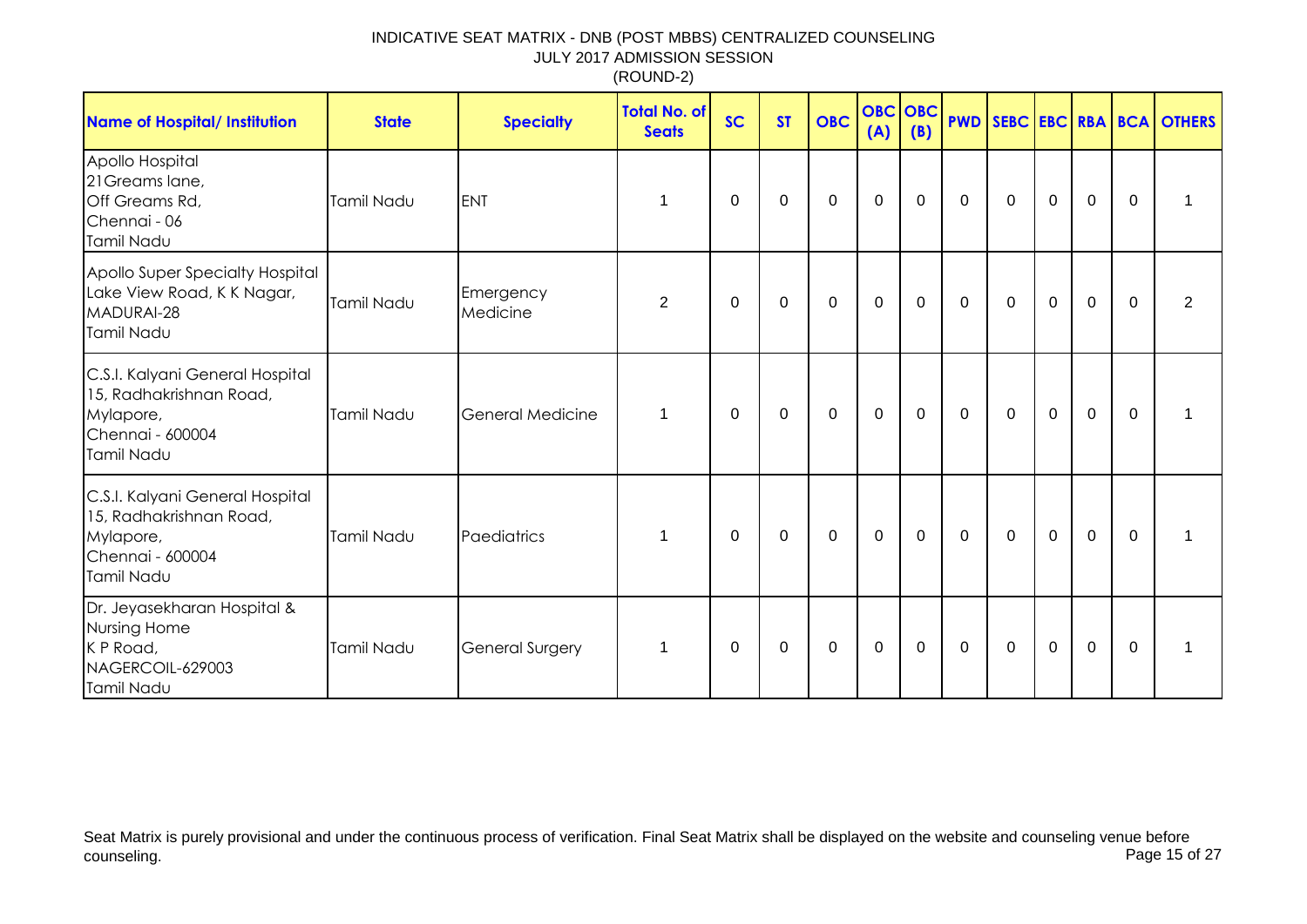| <b>Name of Hospital/ Institution</b>                                                                                                                        | <b>State</b> | <b>Specialty</b>       | <b>Total No. of</b><br><b>Seats</b> | <b>SC</b>   | <b>ST</b>   | <b>OBC</b>  | <b>OBC</b> OBC<br>(A) | (B)         |              |              |             |             |             | <b>PWD SEBC EBC RBA BCA OTHERS</b> |
|-------------------------------------------------------------------------------------------------------------------------------------------------------------|--------------|------------------------|-------------------------------------|-------------|-------------|-------------|-----------------------|-------------|--------------|--------------|-------------|-------------|-------------|------------------------------------|
| Dr. Rangarajan Memorial<br>hospital<br>(Sundaram Medical<br>Foundation)<br>4th Avenue, Santhi Colony,<br>Anna Nagar,<br><b>CHENNAI-600040</b><br>Tamil Nadu | Tamil Nadu   | Emergency<br>Medicine  | 1                                   | $\Omega$    | $\Omega$    | 0           | $\Omega$              | $\Omega$    | $\mathbf{0}$ | $\mathbf{0}$ | $\Omega$    | 0           | 0           | 1                                  |
| K.G. Hospital & PG Medical<br>Institute<br>No.5, Arts College Rd,<br>COIMBATORE-18<br>Tamil Nadu                                                            | Tamil Nadu   | <b>Family Medicine</b> | 1                                   | $\mathbf 0$ | $\mathbf 0$ | $\mathbf 0$ | $\mathbf 0$           | $\mathbf 0$ | 0            | $\mathbf 0$  | $\mathbf 0$ | $\mathbf 0$ | $\mathbf 0$ |                                    |
| M. N. Eye Hospital<br>781, TH Road,<br>Opp. Thondiarpet Police<br>Station,<br><b>CHENNAI-600021</b><br>Tamil Nadu                                           | Tamil Nadu   | Ophthalmology          | 1                                   | 0           | $\mathbf 0$ | $\mathbf 0$ | $\mathbf 0$           | $\mathbf 0$ | $\mathbf 0$  | $\mathbf 0$  | $\mathbf 0$ | $\mathbf 0$ | $\mathbf 0$ | 1                                  |
| Shanmuga Hospital & Salem<br>Cancer Institute,<br>24, Saradha College Road,<br>Salem-636007<br>Tamil Nadu                                                   | Tamil Nadu   | General Surgery        | 1                                   | 0           | $\mathbf 0$ | 0           | $\mathbf 0$           | $\Omega$    | $\mathbf 0$  | $\mathbf{0}$ | 0           | $\mathbf 0$ | $\mathbf 0$ | 1                                  |
| Vijaya Hospital<br>180 NSK Road,<br>Vadapalani,<br>CHENNAI-26<br>Tamil Nadu                                                                                 | Tamil Nadu   | General Medicine       | 1                                   | 0           | 0           | 0           | $\mathbf 0$           | $\Omega$    | 0            | $\mathbf{0}$ | 0           | $\mathbf 0$ | $\mathbf 0$ | 1                                  |

Seat Matrix is purely provisional and under the continuous process of verification. Final Seat Matrix shall be displayed on the website and counseling venue before<br>Page 16 of 27 counseling. Page 16 of 27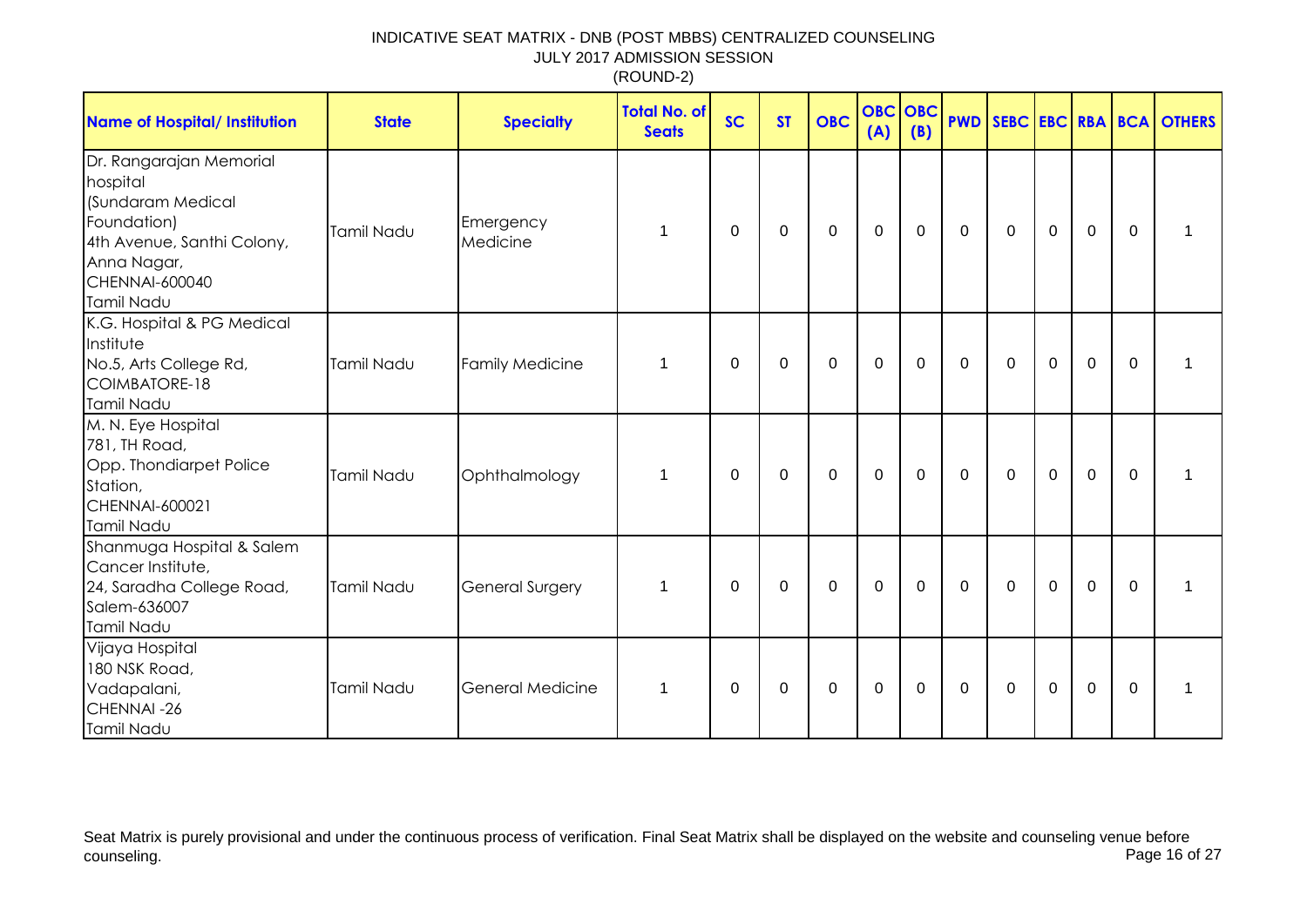| Name of Hospital/ Institution                                                                         | <b>State</b> | <b>Specialty</b>       | <b>Total No. of</b><br><b>Seats</b> | <b>SC</b>   | <b>ST</b>     | <b>OBC</b>     | <b>OBC</b><br>(A) | OBC<br>(B)  | <b>PWD</b>     |             |             |             |                   | SEBC EBC RBA BCA OTHERS |
|-------------------------------------------------------------------------------------------------------|--------------|------------------------|-------------------------------------|-------------|---------------|----------------|-------------------|-------------|----------------|-------------|-------------|-------------|-------------------|-------------------------|
| <b>Global Hospital</b><br>$6 - 1 - 1070$<br>Lakdi-Ka-Pool,<br>Hyderabad-4<br>Telangana                | Telangana    | Microbiology           | 1                                   | $\mathbf 0$ | 0             | $\mathbf 0$    | $\mathbf 0$       | $\mathbf 0$ | $\mathbf 0$    | $\mathbf 0$ | $\mathbf 0$ | 0           | $\mathbf 0$       | 1                       |
| Government Medical College<br>Khaleelwadi, Nizamabad,<br>Telangana                                    | Telangana    | Anaesthesiology        | $\overline{2}$                      | 1           | 0             | $\mathbf 0$    | $\mathbf 0$       | $\Omega$    | $\overline{0}$ | $\mathbf 0$ | $\mathbf 0$ | $\mathbf 0$ | 1(W)<br>ome<br>n) | $\mathbf 0$             |
| Government Medical College<br>Khaleelwadi, Nizamabad,<br>Telangana                                    | Telangana    | General Medicine       | 1                                   | $\mathbf 0$ | 1(Wo)<br>men) | $\overline{0}$ | $\mathbf 0$       | $\Omega$    | $\mathbf{0}$   | $\Omega$    | $\Omega$    | 0           | $\Omega$          | $\mathbf 0$             |
| Government Medical College<br>Khaleelwadi, Nizamabad,<br>Telangana                                    | Telangana    | <b>General Surgery</b> | 1                                   | $\Omega$    | $\Omega$      | $\mathbf 0$    | $\mathbf 0$       | $\Omega$    | $\Omega$       | $\Omega$    | $\Omega$    | $\mathbf 0$ | 1(W)<br>ome<br>n) | $\mathbf 0$             |
| Indo-American Cancer<br>Institute & Research Centre<br>Road No.14, Banjara Hills,<br>Hyderabad-500034 | Telangana    | Pathology              | 1                                   | $\Omega$    | $\Omega$      | $\mathbf 0$    | $\mathbf 0$       | $\Omega$    | $\Omega$       | $\Omega$    | $\mathbf 0$ | 0           | $\Omega$          |                         |
| Kamineni Hospital<br>L. B. Nagar,<br>Hyderabad -500068<br>Telangana                                   | Telangana    | Emergency<br>Medicine  | 1                                   | $\Omega$    | $\Omega$      | $\Omega$       | $\Omega$          | $\Omega$    | $\Omega$       | $\Omega$    | $\Omega$    | $\Omega$    | $\Omega$          | 1                       |
| Kamineni Hospital<br>L. B. Nagar,<br>Hyderabad -500068<br>Telangana                                   | Telangana    | <b>Family Medicine</b> | $4^*$                               | $\Omega$    | $\mathbf 0$   | $\mathbf 0$    | $\mathbf 0$       | $\mathbf 0$ | $\mathbf 0$    | $\mathbf 0$ | $\mathbf 0$ | 0           | $\Omega$          | 4                       |

Seat Matrix is purely provisional and under the continuous process of verification. Final Seat Matrix shall be displayed on the website and counseling venue before<br>Page 17 of 27 counseling. Page 17 of 27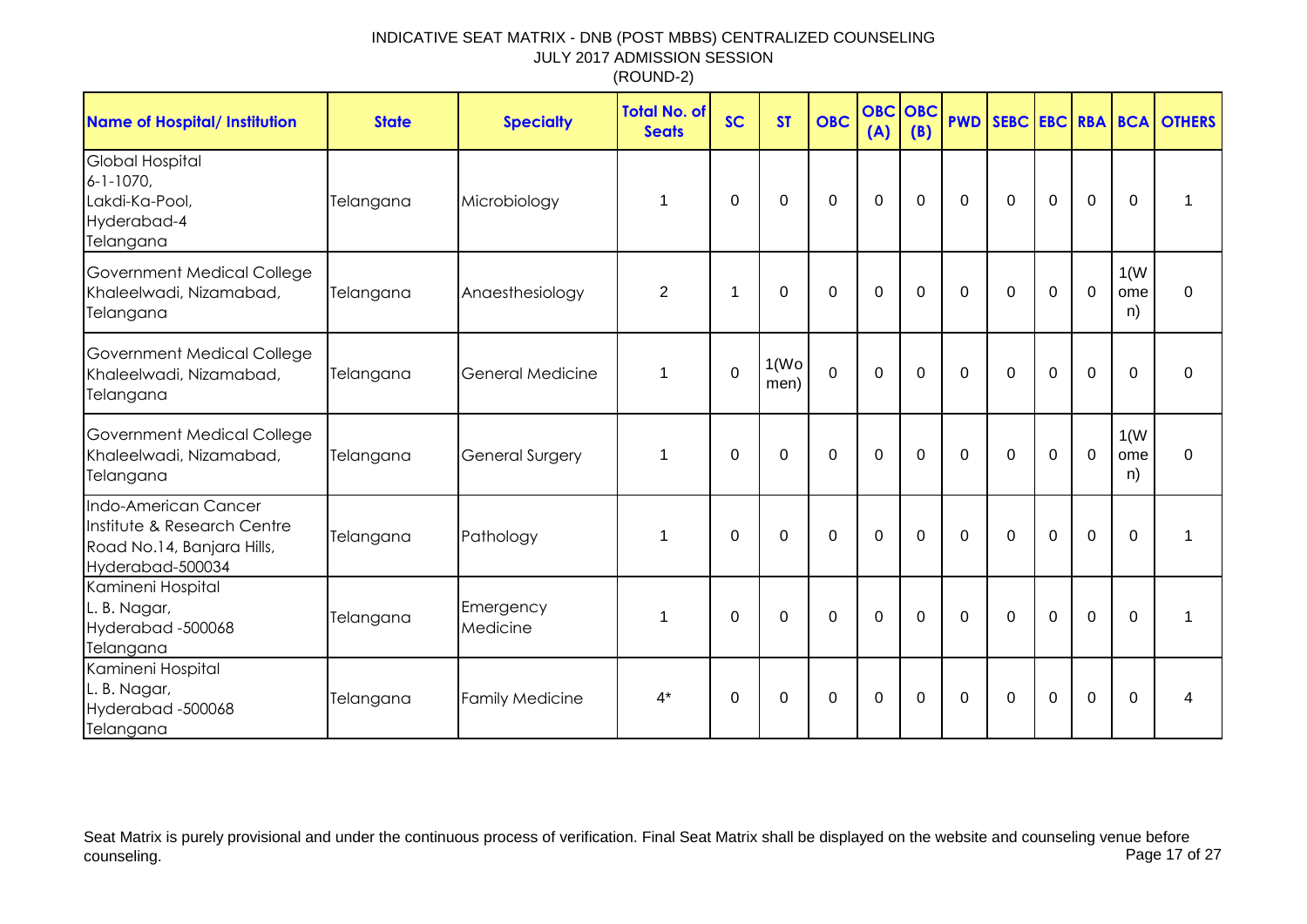| <b>Name of Hospital/ Institution</b>                                                                       | <b>State</b> | <b>Specialty</b>            | <b>Total No. of</b><br><b>Seats</b> | <b>SC</b> | <b>ST</b> | <b>OBC</b>  | <b>OBC</b><br>(A) | <b>OBC</b><br>(B) |              |             |             |                |             | <b>PWD SEBC EBC RBA BCA OTHERS</b> |
|------------------------------------------------------------------------------------------------------------|--------------|-----------------------------|-------------------------------------|-----------|-----------|-------------|-------------------|-------------------|--------------|-------------|-------------|----------------|-------------|------------------------------------|
| Krishna Institute of Medical<br>Sciences<br>1-8-31/1, Minister Road,<br>Secunderabad - 500003<br>Telangana | Telangana    | Microbiology                | 1                                   | 0         | 0         | $\mathbf 0$ | $\mathbf 0$       | $\mathbf 0$       | $\mathbf 0$  | $\Omega$    | $\mathbf 0$ | $\mathbf 0$    | $\Omega$    |                                    |
| Krishna Institute of Medical<br>Sciences<br>1-8-31/1, Minister Road,<br>Secunderabad - 500003<br>Telangana | Telangana    | Pathology                   | 1                                   | $\Omega$  | $\Omega$  | $\mathbf 0$ | $\mathbf 0$       | $\mathbf 0$       | $\Omega$     | $\Omega$    | $\mathbf 0$ | $\overline{0}$ | $\Omega$    |                                    |
| Nizam's Institute of Medical<br>Sciences<br>Punjagutta, Hyderabad-82<br>Telangana                          | Telangana    | <b>Respiratory Diseases</b> | 1                                   | 0         | 0         | $\mathbf 0$ | $\mathbf 0$       | $\mathbf 0$       | $\mathbf{0}$ | $\Omega$    | $\Omega$    | $\mathbf 0$    | $\Omega$    | 1                                  |
| Yashoda Hospital<br>Behind Hari Hara Kala Bhawan,<br>S.P. Road, Secunderabad -<br>500003<br>Telangana      | Telangana    | Biochemistry                | 1                                   | 0         | 0         | $\mathbf 0$ | $\mathbf 0$       | $\Omega$          | $\mathbf{0}$ | $\Omega$    | $\mathbf 0$ | $\mathbf 0$    | $\Omega$    |                                    |
| Yashoda Hospital<br>Behind Hari Hara Kala Bhawan,<br>S.P. Road, Secunderabad -<br>500003<br>Telangana      | Telangana    | Emergency<br>Medicine       | 2                                   | 0         | 0         | 0           | 0                 | 0                 | 0            | 0           | $\mathbf 0$ | 0              | $\Omega$    | $\overline{2}$                     |
| Yashoda Hospital<br>Behind Hari Hara Kala Bhawan,<br>S.P. Road, Secunderabad -<br>500003<br>Telangana      | Telangana    | Microbiology                | 1                                   | 0         | 0         | $\mathbf 0$ | $\mathbf 0$       | $\mathbf 0$       | $\mathbf 0$  | $\mathbf 0$ | $\mathbf 0$ | $\mathbf 0$    | $\mathbf 0$ |                                    |

Seat Matrix is purely provisional and under the continuous process of verification. Final Seat Matrix shall be displayed on the website and counseling venue before<br>Page 18 of 27 counseling. Page 18 of 27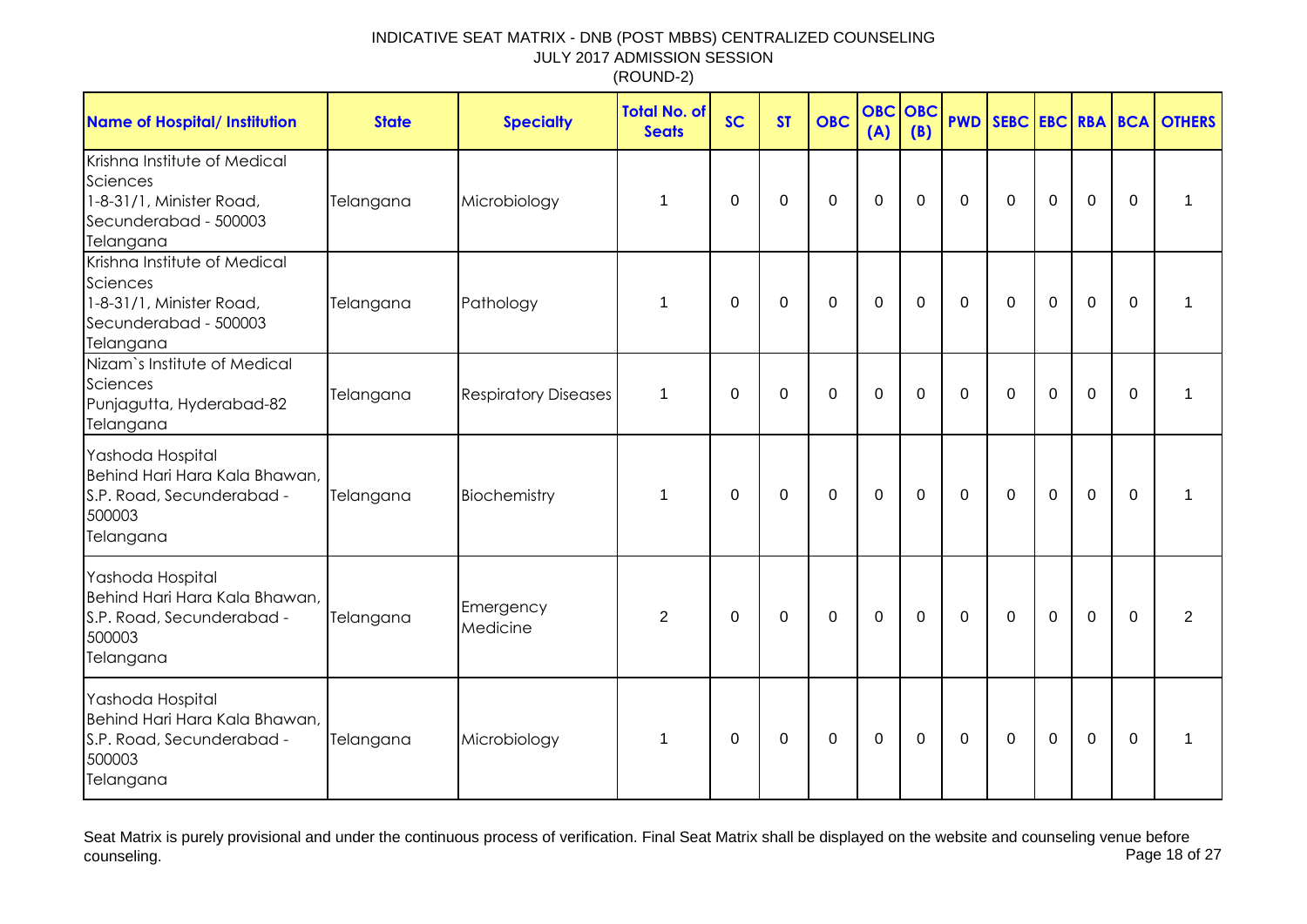| <b>Name of Hospital/ Institution</b>                                                                                                              | <b>State</b>         | <b>Specialty</b>            | <b>Total No. of</b><br><b>Seats</b> | <b>SC</b>   | <b>ST</b>   | <b>OBC</b>  | <b>OBC</b><br>(A) | <b>OBC</b><br>(B) |             |             |                  |             |              | <b>PWD SEBC EBC RBA BCA OTHERS</b> |
|---------------------------------------------------------------------------------------------------------------------------------------------------|----------------------|-----------------------------|-------------------------------------|-------------|-------------|-------------|-------------------|-------------------|-------------|-------------|------------------|-------------|--------------|------------------------------------|
| Yashoda Super Speciality<br>Hospital<br>Nalgonda X Road, Malakpet,<br>Hyderabad-500036<br>Telangana                                               | Telangana            | Emergency<br>Medicine       | $\overline{2}$                      | 0           | $\mathbf 0$ | $\pmb{0}$   | $\pmb{0}$         | $\mathbf 0$       | $\mathbf 0$ | $\mathbf 0$ | $\boldsymbol{0}$ | $\mathbf 0$ | 0            | $\overline{2}$                     |
| Yashoda Super Speciality<br>Hospital<br>Nalgonda X Road, Malakpet,<br>Hyderabad-500036<br>Telangana                                               | Telangana            | <b>Respiratory Diseases</b> | 1                                   | 0           | 0           | 0           | $\mathbf 0$       | 0                 | $\mathbf 0$ | 0           | $\mathbf 0$      | $\mathbf 0$ | $\mathbf{0}$ | 1                                  |
| Fortis Hospital<br>B-22, Sector-62,<br>Noida - 201301<br><b>Uttar Pradesh</b>                                                                     | <b>Uttar Pradesh</b> | Emergency<br>Medicine       | 3                                   | $\mathbf 0$ | $\mathbf 0$ | $\mathbf 0$ | $\mathbf 0$       | $\mathbf 0$       | $\mathbf 0$ | $\mathbf 0$ | $\mathbf 0$      | $\mathbf 0$ | $\Omega$     | 3                                  |
| <b>K K Hospital</b><br>87/88, Nabibullah RD,<br>River Bank Colony,<br>Opp. SSP Office,<br>Daliganj,<br>Lucknow - 226007<br><b>Uttar Pradesh</b>   | <b>Uttar Pradesh</b> | General Surgery             | $\mathbf 1$                         | 0           | 0           | $\mathbf 0$ | $\mathbf 0$       | $\mathbf 0$       | $\mathbf 0$ | $\mathbf 0$ | $\mathbf 0$      | $\mathbf 0$ | $\mathbf{0}$ | 1                                  |
| Max Super Specialty Hospital<br>(Formerly Pushpanjali Crosslay<br>Hospital),<br>W-3, Sector-1,<br>Vaishali,<br>NCR-201012<br><b>Uttar Pradesh</b> | <b>Uttar Pradesh</b> | <b>General Medicine</b>     | $\mathbf 1$                         | 0           | 0           | $\mathbf 0$ | $\mathbf 0$       | 0                 | $\mathbf 0$ | $\Omega$    | $\mathbf 0$      | $\mathbf 0$ | $\mathbf{0}$ | $\mathbf 1$                        |

Seat Matrix is purely provisional and under the continuous process of verification. Final Seat Matrix shall be displayed on the website and counseling venue before<br>Page 19 of 27 counseling. Page 19 of 27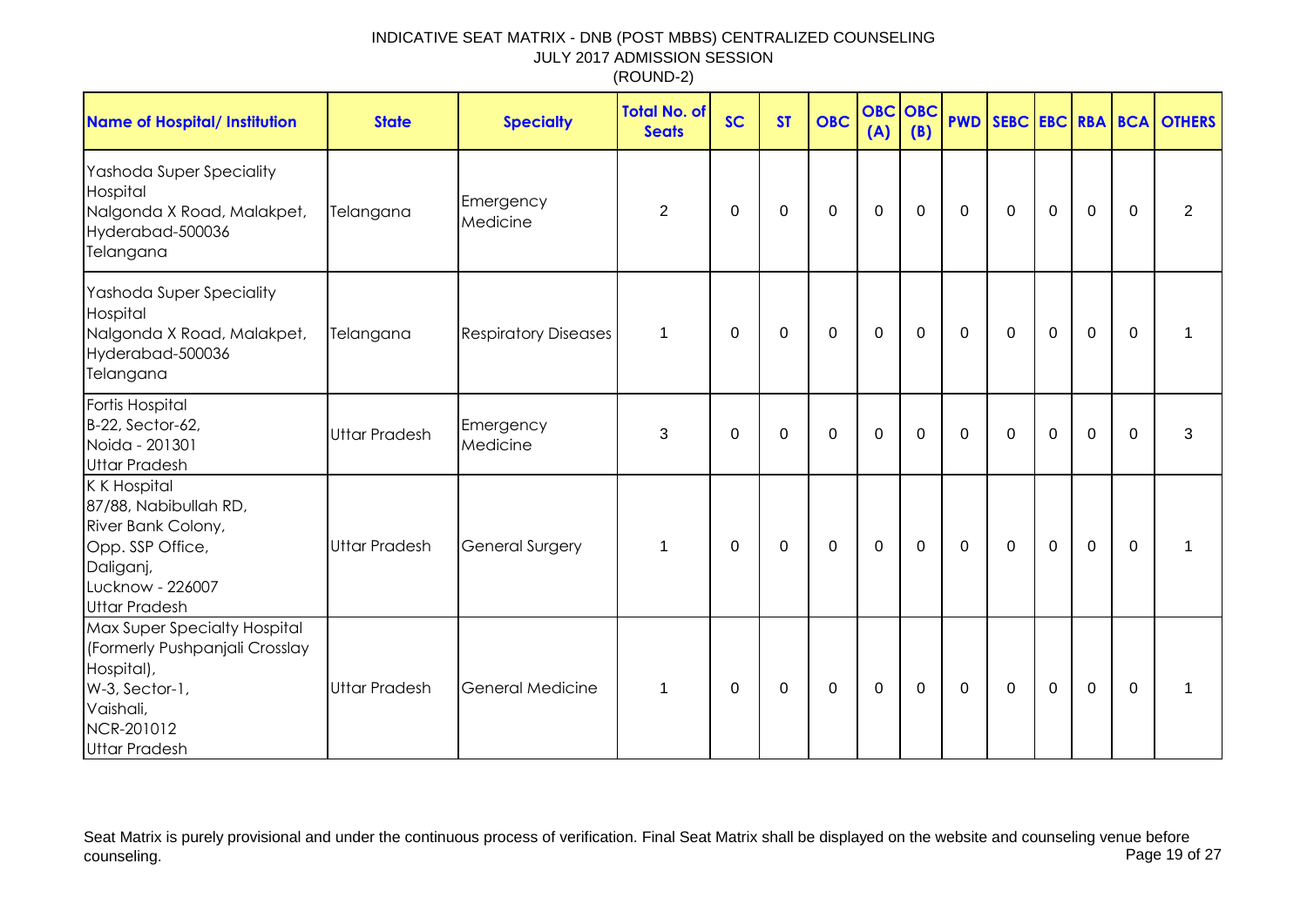| <b>Name of Hospital/ Institution</b>                                                                                                              | <b>State</b>         | <b>Specialty</b>             | <b>Total No. of</b><br><b>Seats</b> | <b>SC</b>   | <b>ST</b>      | <b>OBC</b>     | <b>OBC OBC</b><br>(A) | (B)         |             |             |             |                |          | <b>PWD SEBC EBC RBA BCA OTHERS</b> |
|---------------------------------------------------------------------------------------------------------------------------------------------------|----------------------|------------------------------|-------------------------------------|-------------|----------------|----------------|-----------------------|-------------|-------------|-------------|-------------|----------------|----------|------------------------------------|
| Max Super Specialty Hospital<br>(Formerly Pushpanjali Crosslay<br>Hospital),<br>W-3, Sector-1,<br>Vaishali,<br>NCR-201012<br><b>Uttar Pradesh</b> | <b>Uttar Pradesh</b> | <b>General Surgery</b>       | 1                                   | 0           | 0              | $\mathbf 0$    | $\mathbf 0$           | $\mathbf 0$ | $\mathbf 0$ | $\mathbf 0$ | $\mathbf 0$ | $\mathbf 0$    | $\Omega$ |                                    |
| Apollo Gleneagles Hospitals<br>58, Canal Circular Road,<br>Kolkata-700054<br><b>West Bengal</b>                                                   | West Bengal          | Anaesthesiology              | 1                                   | $\Omega$    | $\overline{0}$ | $\overline{0}$ | $\mathbf 0$           | $\mathbf 0$ | $\Omega$    | $\mathbf 0$ | $\mathbf 0$ | $\overline{0}$ | $\Omega$ |                                    |
| Apollo Gleneagles Hospitals<br>58, Canal Circular Road,<br>Kolkata-700054<br><b>West Bengal</b>                                                   | West Bengal          | Emergency<br>Medicine        | 1                                   | $\Omega$    | $\Omega$       | $\Omega$       | $\mathbf 0$           | $\Omega$    | $\Omega$    | $\Omega$    | $\Omega$    | $\Omega$       | $\Omega$ |                                    |
| <b>Asansol District Hospital</b><br>S B Gorai Road,<br>PO + PS: Asansol- 713301<br><b>West Bengal</b>                                             | West Bengal          | Anaesthesiology              | 1                                   | 0           | 0              | $\mathbf 0$    | $\mathbf{1}$          | $\mathbf 0$ | $\Omega$    | $\Omega$    | $\Omega$    | $\mathbf 0$    | $\Omega$ | $\mathbf 0$                        |
| Asansol District Hospital<br>S B Gorai Road,<br>PO + PS: Asansol- 713301<br><b>West Bengal</b>                                                    | West Bengal          | General Medicine             | 1                                   | $\Omega$    | $\Omega$       | $\mathbf 0$    | $\mathbf 1$           | $\Omega$    | $\Omega$    | $\Omega$    | $\mathbf 0$ | $\overline{0}$ | $\Omega$ | 0                                  |
| <b>Asansol District Hospital</b><br>S B Gorai Road,<br>PO + PS: Asansol- 713301<br><b>West Bengal</b>                                             | West Bengal          | <b>General Surgery</b>       | 1                                   | $\mathbf 1$ | $\Omega$       | $\mathbf 0$    | $\mathbf 0$           | $\mathbf 0$ | $\Omega$    | $\mathbf 0$ | $\mathbf 0$ | $\overline{0}$ | $\Omega$ | $\mathbf 0$                        |
| Asansol District Hospital<br>S B Gorai Road,<br>PO + PS: Asansol- 713301<br><b>West Bengal</b>                                                    | West Bengal          | Obstetrics and<br>Gynecology | 1                                   | $\mathbf 1$ | $\Omega$       | $\mathbf 0$    | $\mathbf 0$           | $\Omega$    | $\Omega$    | $\Omega$    | $\Omega$    | $\Omega$       | $\Omega$ | $\Omega$                           |

Seat Matrix is purely provisional and under the continuous process of verification. Final Seat Matrix shall be displayed on the website and counseling venue before<br>Page 20 of 27 counseling. Page 20 of 27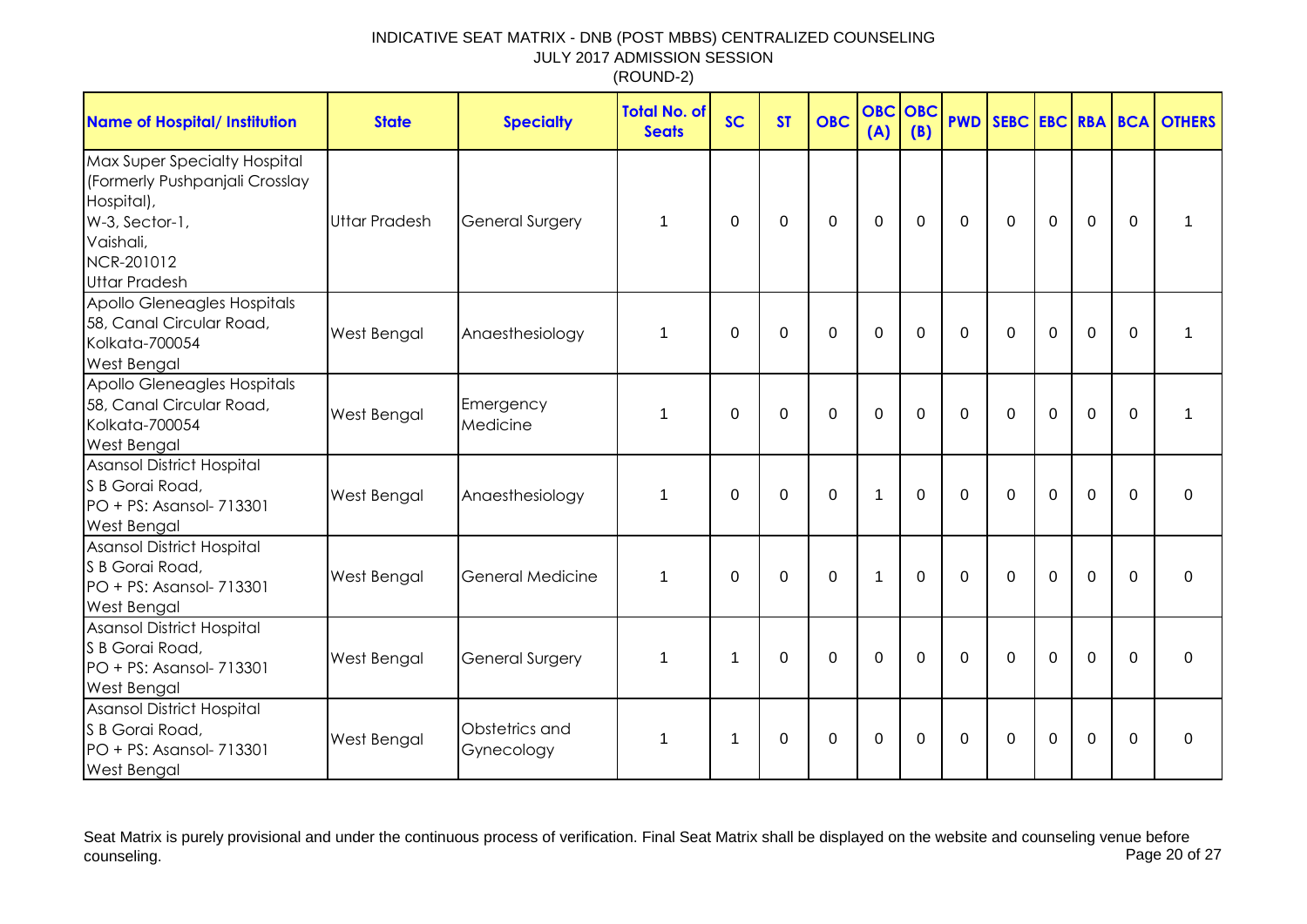| <b>Name of Hospital/ Institution</b>                                                            | <b>State</b>       | <b>Specialty</b>                     | <b>Total No. of</b><br><b>Seats</b> | <b>SC</b>    | <b>ST</b> | <b>OBC</b>     | <b>OBC OBC</b><br>(A) | (B)         | <b>PWD</b>     |             |                |                |             | <b>SEBC EBC RBA BCA OTHERS</b> |
|-------------------------------------------------------------------------------------------------|--------------------|--------------------------------------|-------------------------------------|--------------|-----------|----------------|-----------------------|-------------|----------------|-------------|----------------|----------------|-------------|--------------------------------|
| Asansol District Hospital<br>S B Gorai Road,<br>PO + PS: Asansol- 713301<br>West Bengal         | <b>West Bengal</b> | Paediatrics                          | 1                                   | $\Omega$     | 1         | 0              | 0                     | $\Omega$    | $\Omega$       | $\Omega$    | $\Omega$       | $\Omega$       | $\Omega$    | $\Omega$                       |
| College of Medicine and JNM<br>Hospital<br>P. O.: Kalyani District,<br>Nadia-741235 West Bengal | West Bengal        | Biochemistry                         | 1                                   | $\mathbf{1}$ | $\Omega$  | 0              | 0                     | $\Omega$    | $\Omega$       | $\Omega$    | $\Omega$       | $\Omega$       | $\Omega$    | $\Omega$                       |
| College of Medicine and JNM<br>Hospital<br>P. O.: Kalyani District,<br>Nadia-741235 West Bengal | West Bengal        | Forensic Medicine                    | $\overline{2}$                      | 0            | $\Omega$  | 0              | 0                     | $\Omega$    | $\Omega$       | $\Omega$    | $\Omega$       | $\Omega$       | $\Omega$    | $\overline{2}$                 |
| College of Medicine and JNM<br>Hospital<br>P. O.: Kalyani District,<br>Nadia-741235 West Bengal | West Bengal        | Microbiology                         | $\overline{2}$                      | 1            | $\Omega$  | $\overline{0}$ | $\overline{0}$        | $\mathbf 0$ | $\overline{0}$ | $\mathbf 0$ | $\overline{0}$ | $\overline{0}$ | $\mathbf 0$ | 1                              |
| College of Medicine and JNM<br>Hospital<br>P. O.: Kalyani District,<br>Nadia-741235 West Bengal | West Bengal        | Pharmacology                         | 1                                   | $\mathbf 0$  | $\Omega$  | 0              | $\overline{0}$        | $\mathbf 0$ | $\mathbf 0$    | $\mathbf 0$ | $\mathbf 0$    | $\mathbf 0$    | $\mathbf 0$ | 1                              |
| College of Medicine and JNM<br>Hospital<br>P.O.: Kalyani District,<br>Nadia-741235 West Bengal  | West Bengal        | Physiology                           | $\overline{2}$                      | $\mathbf 0$  | $\Omega$  | 1              | $\overline{0}$        | $\Omega$    | 0              | $\Omega$    | $\mathbf 0$    | 0              | $\mathbf 0$ | 1                              |
| College of Medicine and JNM<br>Hospital<br>P. O.: Kalyani District,<br>Nadia-741235 West Bengal | West Bengal        | Social and<br>Preventive<br>Medicine | $\overline{2}$                      | $\mathbf 1$  | $\Omega$  | 0              | $\mathbf 0$           | $\mathbf 1$ | $\Omega$       | $\Omega$    | $\Omega$       | $\mathbf 0$    | $\Omega$    | $\mathbf 0$                    |
| Deben Mahato (Sadar)<br>Hospital<br>Purulia<br><b>West Bengal</b>                               | West Bengal        | Anaesthesiology                      | $\mathbf 1$                         | 0            | 1         | 0              | 0                     | $\Omega$    | $\Omega$       | $\Omega$    | $\mathbf 0$    | $\mathbf 0$    | 0           | $\Omega$                       |

Seat Matrix is purely provisional and under the continuous process of verification. Final Seat Matrix shall be displayed on the website and counseling venue before<br>Page 21 of 27 counseling. Page 21 of 27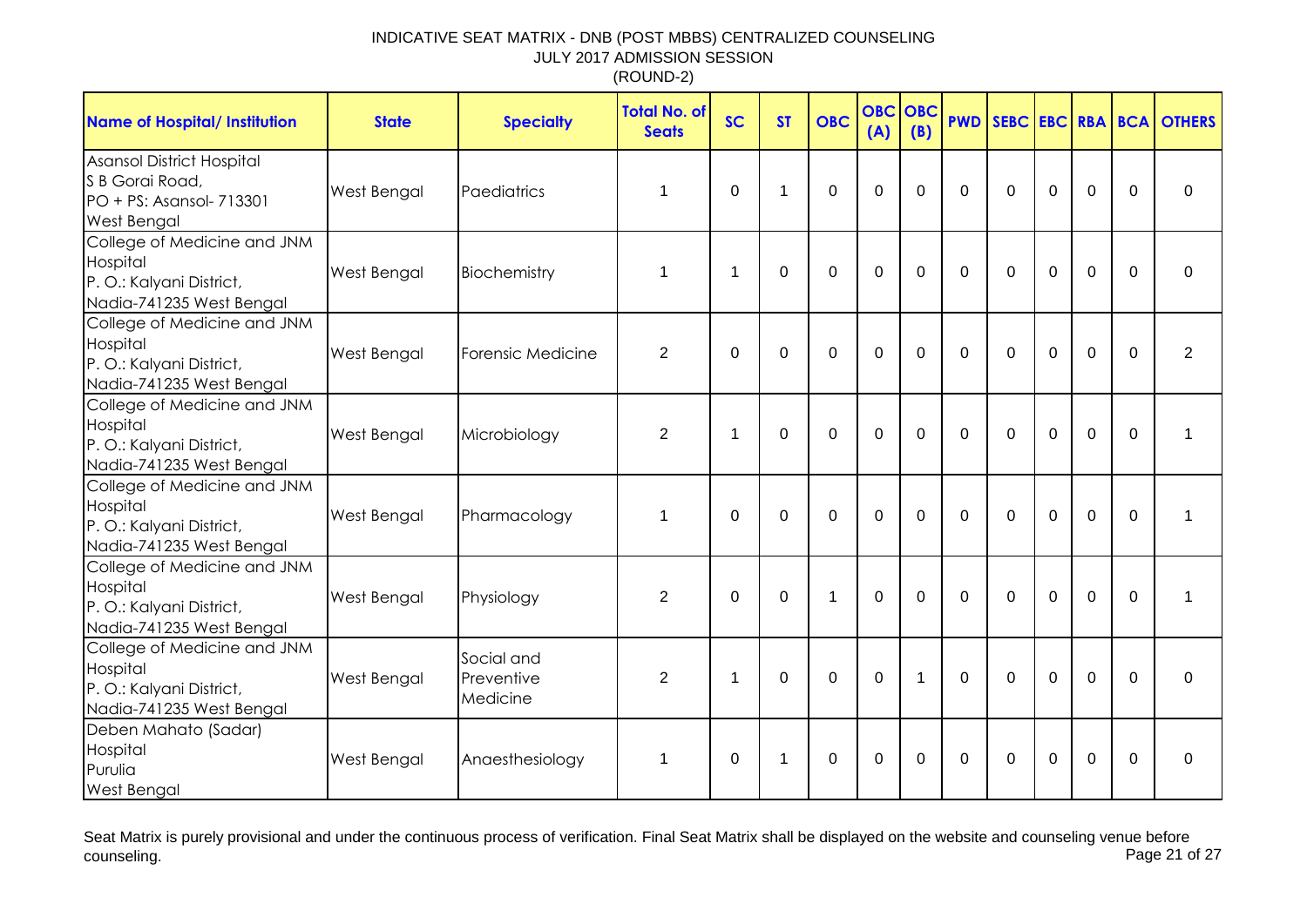| <b>Name of Hospital/ Institution</b>                                                              | <b>State</b> | <b>Specialty</b>        | <b>Total No. of</b><br><b>Seats</b> | <b>SC</b>      | <b>ST</b>        | <b>OBC</b>       | (A)            | OBC OBC<br>(B) | <b>PWD</b>   | SEBC EBC RBA BCA |             |             |             | <b>OTHERS</b>  |
|---------------------------------------------------------------------------------------------------|--------------|-------------------------|-------------------------------------|----------------|------------------|------------------|----------------|----------------|--------------|------------------|-------------|-------------|-------------|----------------|
| Deben Mahato (Sadar)<br>Hospital<br>Purulia<br>West Bengal                                        | West Bengal  | <b>General Surgery</b>  | $\overline{2}$                      | 0              | $\Omega$         | $\mathbf 0$      | $\overline{0}$ | $\Omega$       | $\mathbf{0}$ | $\mathbf 0$      | $\mathbf 0$ | $\mathbf 0$ | 0           | $\overline{2}$ |
| <b>District Hospital</b><br>10, Biplabi Haren Ghosh Sarani,<br>Howrah-1<br><b>West Bengal</b>     | West Bengal  | Anaesthesiology         | $\mathbf 1$                         | $\mathbf 1$    | $\Omega$         | $\mathbf 0$      | $\overline{0}$ | $\mathbf 0$    | $\mathbf 0$  | $\mathbf 0$      | $\mathbf 0$ | $\mathbf 0$ | $\Omega$    | 0              |
| <b>District Hospital</b><br>10, Biplabi Haren Ghosh Sarani,<br>Howrah-1<br>West Bengal            | West Bengal  | <b>General Surgery</b>  | $\mathbf 1$                         | $\mathbf 1$    | $\mathbf 0$      | $\mathbf 0$      | $\mathbf 0$    | $\mathbf 0$    | $\mathbf 0$  | $\mathbf 0$      | $\mathbf 0$ | $\mathbf 0$ | $\mathbf 0$ | $\mathbf 0$    |
| <b>District Hospital</b><br>5, D L Roy Road,<br>Krishnagar,<br>Nadia-741101<br>West Bengal        | West Bengal  | Anaesthesiology         | $\mathbf{1}$                        | $\mathbf 0$    | $\boldsymbol{0}$ | $\boldsymbol{0}$ | $\mathbf 0$    | $\mathbf 0$    | $\mathbf 0$  | $\boldsymbol{0}$ | $\mathsf 0$ | $\pmb{0}$   | $\mathbf 0$ | 1              |
| <b>District Hospital</b><br>5, D L Roy Road,<br>Krishnagar,<br>Nadia-741101<br><b>West Bengal</b> | West Bengal  | <b>General Medicine</b> | $\mathbf{1}$                        | $\overline{1}$ | $\Omega$         | $\Omega$         | $\overline{0}$ | $\Omega$       | $\mathbf{0}$ | $\mathbf 0$      | $\Omega$    | $\mathbf 0$ | $\Omega$    | $\Omega$       |
| <b>District Hospital</b><br>5, D L Roy Road,<br>Krishnagar,<br>Nadia-741101<br><b>West Bengal</b> | West Bengal  | <b>General Surgery</b>  | $\overline{2}$                      | 0              | 0                | $\mathbf 0$      | $\overline{1}$ | $\Omega$       | $\mathbf 0$  | $\mathbf 0$      | $\mathbf 0$ | $\mathbf 0$ | $\mathbf 0$ | 1              |

Seat Matrix is purely provisional and under the continuous process of verification. Final Seat Matrix shall be displayed on the website and counseling venue before<br>Page 22 of 27 counseling. Page 22 of 27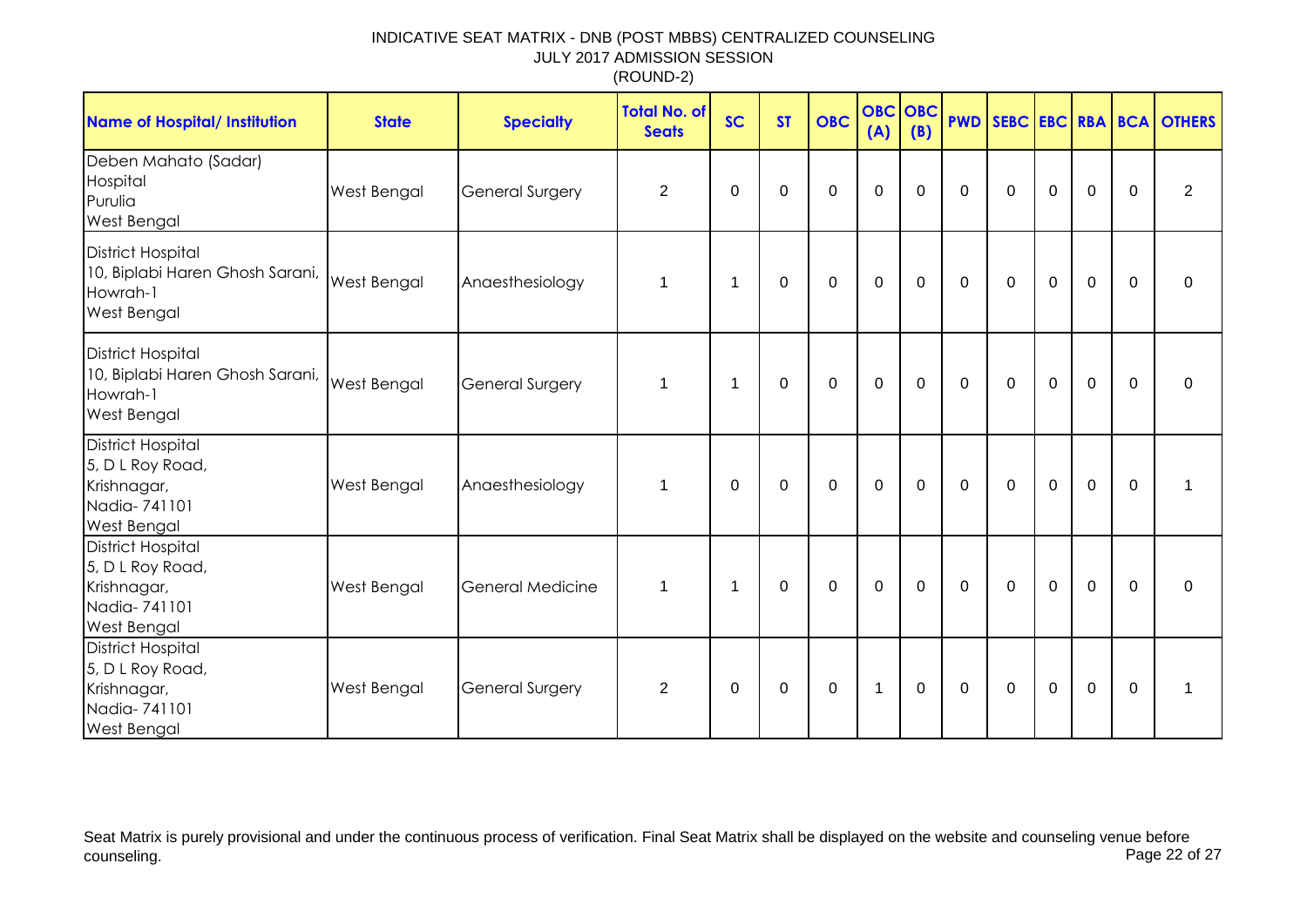| <b>Name of Hospital/ Institution</b>                                                                                                 | <b>State</b>       | <b>Specialty</b>             | <b>Total No. of</b><br><b>Seats</b> | <b>SC</b>   | <b>ST</b>   | <b>OBC</b>  | <b>OBC OBC</b><br>(A) | (B)         |             |             |             |                |             | <b>PWD SEBC EBC RBA BCA OTHERS</b> |
|--------------------------------------------------------------------------------------------------------------------------------------|--------------------|------------------------------|-------------------------------------|-------------|-------------|-------------|-----------------------|-------------|-------------|-------------|-------------|----------------|-------------|------------------------------------|
| <b>District Hospital</b><br>5, D L Roy Road,<br>Krishnagar,<br>Nadia-741101<br><b>West Bengal</b>                                    | West Bengal        | Obstetrics and<br>Gynecology | 1                                   | $\mathbf 1$ | 0           | $\mathbf 0$ | $\mathbf 0$           | $\mathbf 0$ | $\mathbf 0$ | $\mathbf 0$ | $\mathbf 0$ | $\mathbf 0$    | $\mathbf 0$ | $\mathbf 0$                        |
| <b>District Hospital</b><br>5, D L Roy Road,<br>Krishnagar,<br>Nadia-741101<br><b>West Bengal</b>                                    | West Bengal        | Paediatrics                  | 1                                   | $\Omega$    | $\Omega$    | $\mathbf 0$ | $\mathbf 0$           | $\Omega$    | $\mathbf 0$ | $\Omega$    | $\mathbf 0$ | $\overline{0}$ | $\Omega$    | $\mathbf 1$                        |
| District Hospital,<br>Jalpaiguri-735101,<br>West Bengal                                                                              | West Bengal        | <b>General Surgery</b>       | $\overline{2}$                      | $\mathbf 1$ | 0           | 0           | $\boldsymbol{0}$      | -1          | $\Omega$    | 0           | 0           | $\mathbf 0$    | $\Omega$    | $\mathbf 0$                        |
| Dr. B C Roy Post Graduate<br>Institute of Paediatric Sciences<br>111, Narkeldanga Main Road,<br>Kolkata-700054<br><b>West Bengal</b> | <b>West Bengal</b> | Paediatrics                  | 1                                   | $\mathbf 0$ | $\mathbf 0$ | $\mathbf 0$ | $\mathbf{0}$          | $\mathbf 0$ | $\mathbf 0$ | $\Omega$    | $\mathbf 0$ | $\overline{0}$ | $\Omega$    | 1                                  |
| Durgapur Steel Plant Hospital<br>Durgapur,<br><b>West Bengal</b>                                                                     | <b>West Bengal</b> | Anaesthesiology              | 1                                   | $\mathbf 0$ | 0           | $\mathbf 0$ | $\mathbf 0$           | $\mathbf 0$ | $\Omega$    | $\mathbf 0$ | $\mathbf 0$ | $\mathbf 0$    | $\mathbf 0$ | $\mathbf 1$                        |
| Durgapur Steel Plant Hospital<br>Durgapur,<br><b>West Bengal</b>                                                                     | <b>West Bengal</b> | Paediatrics                  | 1                                   | $\Omega$    | 0           | $\Omega$    | $\mathbf 0$           | $\Omega$    | $\Omega$    | $\Omega$    | $\Omega$    | $\Omega$       | $\Omega$    | 1                                  |
| Fortis Hospital<br>730, Anandapur, EM Bypass<br>Road,<br>Kolkata-700107<br><b>West Bengal</b>                                        | <b>West Bengal</b> | Emergency<br>Medicine        | 1                                   | $\mathbf 0$ | 0           | $\pmb{0}$   | $\boldsymbol{0}$      | $\mathbf 0$ | $\mathbf 0$ | $\mathbf 0$ | $\pmb{0}$   | $\mathbf 0$    | 0           | 1                                  |

Seat Matrix is purely provisional and under the continuous process of verification. Final Seat Matrix shall be displayed on the website and counseling venue before<br>Page 23 of 27 counseling. Page 23 of 27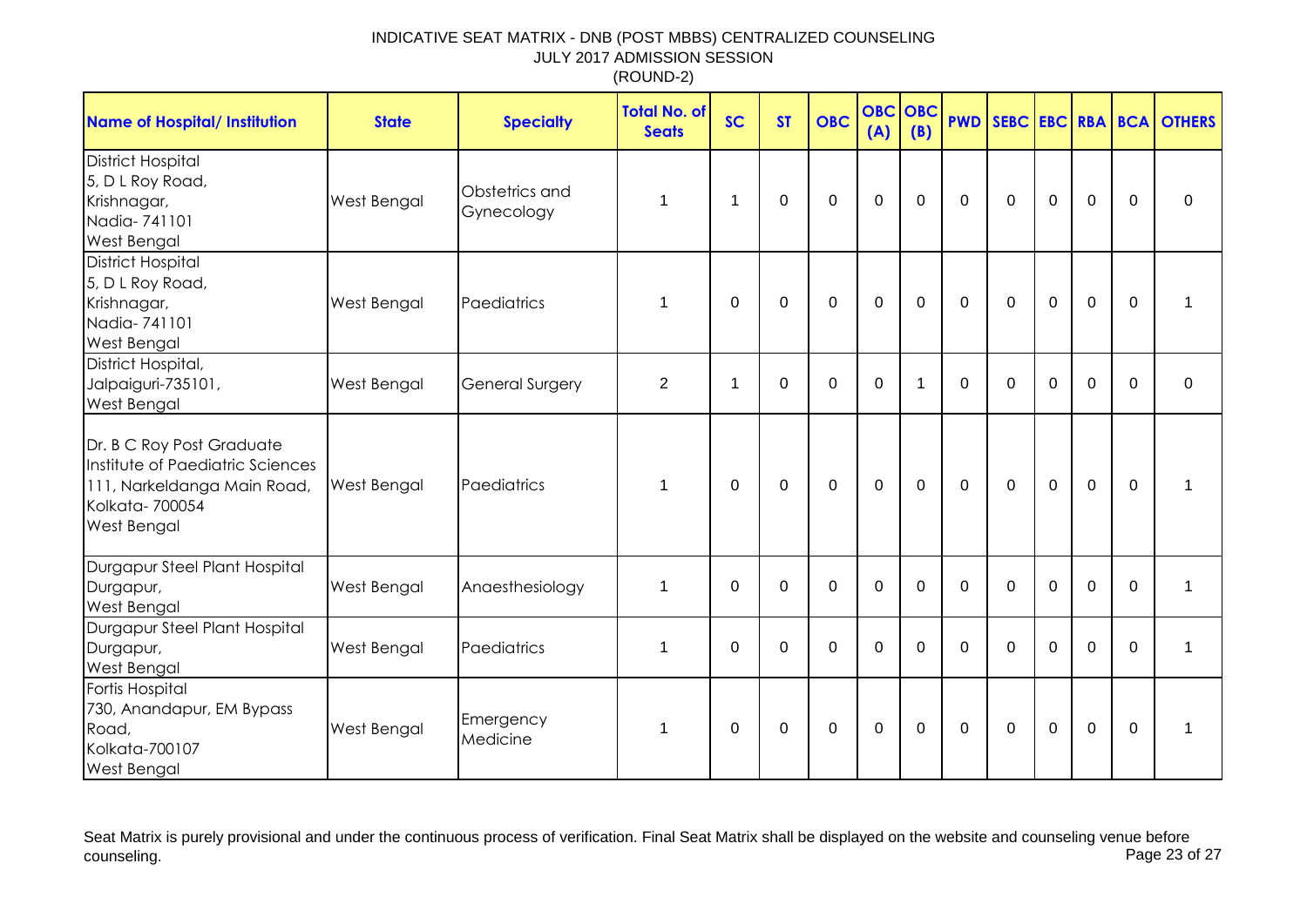| <b>Name of Hospital/ Institution</b>                                                                                      | <b>State</b>       | <b>Specialty</b>                               | <b>Total No. of</b><br><b>Seats</b> | <b>SC</b>    | <b>ST</b> | <b>OBC</b>  | <b>OBC</b> OBC<br>(A) | (B)      | <b>PWD</b>   |              |                |                |             | SEBC EBC RBA BCA OTHERS |
|---------------------------------------------------------------------------------------------------------------------------|--------------------|------------------------------------------------|-------------------------------------|--------------|-----------|-------------|-----------------------|----------|--------------|--------------|----------------|----------------|-------------|-------------------------|
| Fortis Hospitals Limited<br>730, Anandapur, EM Bypass<br>Road,<br>Kolkata-700107<br><b>West Bengal</b>                    | West Bengal        | <b>Respiratory Diseases</b>                    | $\mathbf{1}$                        | $\mathbf{0}$ | 0         | $\mathbf 0$ | $\mathbf 0$           | $\Omega$ | $\mathbf{0}$ | $\mathbf{0}$ | $\overline{0}$ | $\mathbf 0$    | $\Omega$    |                         |
| Imambara District Hospital,<br>Akhan Bazar Road,<br>Hooghly- 712101<br><b>West Bengal</b>                                 | West Bengal        | Anaesthesiology                                | $\mathbf{1}$                        | $\Omega$     | $\Omega$  | $\mathbf 0$ | $\mathbf 0$           | $\Omega$ | $\Omega$     | $\Omega$     | 0              | $\overline{0}$ | $\Omega$    |                         |
| Imambara District Hospital,<br>Akhan Bazar Road,<br>Hooghly- 712101<br><b>West Bengal</b>                                 | West Bengal        | <b>General Surgery</b>                         | $\mathbf 1$                         | $\Omega$     | $\Omega$  | $\Omega$    | $\Omega$              | 1        | $\Omega$     | $\Omega$     | $\Omega$       | $\mathbf 0$    | $\Omega$    | $\Omega$                |
| Imambara District Hospital,<br>Akhan Bazar Road,<br>Hooghly- 712101<br><b>West Bengal</b>                                 | West Bengal        | Obstetrics and<br>Gynecology                   | $\mathbf 1$                         | $\mathbf{0}$ | $\Omega$  | $\mathbf 0$ | $\mathbf 0$           | 1        | $\mathbf{0}$ | $\mathbf 0$  | $\overline{0}$ | $\mathbf 0$    | $\mathbf 0$ | $\mathbf 0$             |
| National Institute of Locomotor<br>Disabilities (Divyangjan)<br>B.T. Rd, Bund Hoogly,<br>KOLKATA-90<br><b>West Bengal</b> | <b>West Bengal</b> | <b>Physical Medicine</b><br>and Rehabilitation | $\overline{2}$                      | -1           | 0         | $\mathbf 0$ | $\Omega$              | 0        | $\mathbf{0}$ | $\Omega$     | $\mathbf 0$    | $\mathbf 0$    | $\Omega$    |                         |
| North 24 Parganas District<br>Hospital<br>Barasat Banamalipur, Barasat,<br>Kolkata-124<br><b>West Bengal</b>              | <b>West Bengal</b> | Anaesthesiology                                | $\mathbf{1}$                        | $\mathbf{0}$ | 0         | 0           | $\Omega$              | 0        | $\mathbf{0}$ | $\Omega$     | $\mathbf 0$    | $\Omega$       | $\Omega$    |                         |

Seat Matrix is purely provisional and under the continuous process of verification. Final Seat Matrix shall be displayed on the website and counseling venue before<br>Page 24 of 27 counseling. Page 24 of 27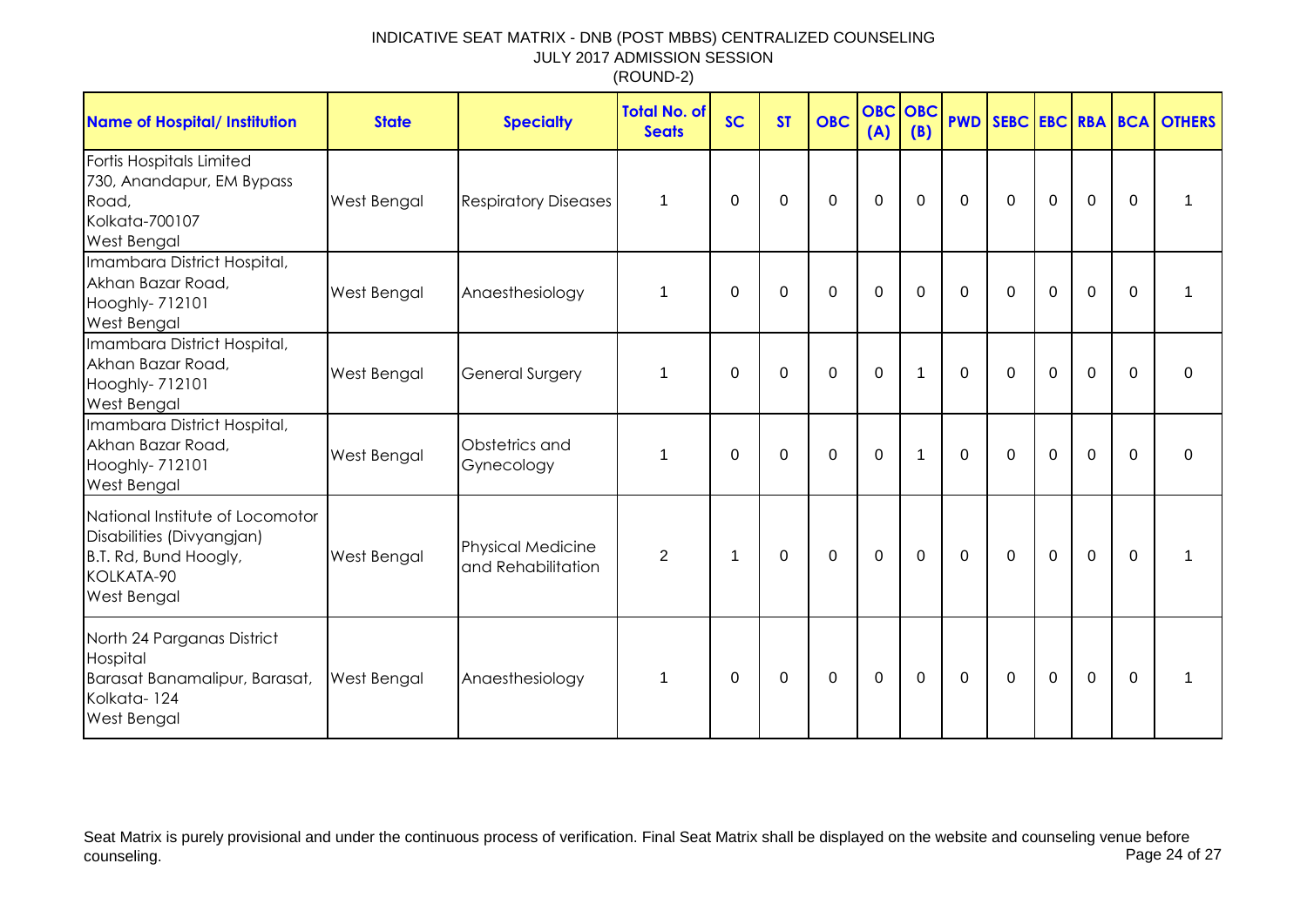| <b>Name of Hospital/ Institution</b>                                                                                                                                           | <b>State</b>       | <b>Specialty</b>        | <b>Total No. of</b><br><b>Seats</b> | <b>SC</b>   | <b>ST</b>   | <b>OBC</b>  | <b>OBC OBC</b><br>(A) | (B)         |             |             |                |             |             | <b>PWD SEBC EBC RBA BCA OTHERS</b> |
|--------------------------------------------------------------------------------------------------------------------------------------------------------------------------------|--------------------|-------------------------|-------------------------------------|-------------|-------------|-------------|-----------------------|-------------|-------------|-------------|----------------|-------------|-------------|------------------------------------|
| North 24 Parganas District<br>Hospital<br>Barasat Banamalipur, Barasat,<br>Kolkata-124<br><b>West Bengal</b>                                                                   | <b>West Bengal</b> | <b>General Medicine</b> | 1                                   | $\Omega$    | $\mathbf 0$ | $\mathbf 0$ | $\mathbf{1}$          | $\mathbf 0$ | $\mathbf 0$ | $\mathbf 0$ | $\overline{0}$ | $\mathbf 0$ | $\Omega$    | $\Omega$                           |
| North 24 Parganas District<br>Hospital<br>Barasat Banamalipur, Barasat,<br>Kolkata-124<br><b>West Bengal</b>                                                                   | <b>West Bengal</b> | <b>General Surgery</b>  | 1                                   | $\mathbf 1$ | $\Omega$    | $\mathbf 0$ | $\mathbf 0$           | $\mathbf 0$ | $\Omega$    | $\mathbf 0$ | $\mathbf 0$    | $\mathbf 0$ | $\Omega$    | $\Omega$                           |
| North 24 Parganas District<br>Hospital<br>Barasat Banamalipur, Barasat,<br>Kolkata-124<br><b>West Bengal</b>                                                                   | <b>West Bengal</b> | Paediatrics             | 1                                   | $\mathbf 1$ | 0           | 0           | $\mathbf 0$           | $\mathbf 0$ | $\mathbf 0$ | 0           | $\mathbf 0$    | $\mathbf 0$ | $\Omega$    | $\Omega$                           |
| Peerless Hospital and B K Roy<br><b>Research Centre</b><br>360, Panchasayar,<br><b>KOLKATA - 700094</b><br><b>West Bengal</b>                                                  | West Bengal        | Emergency<br>Medicine   | 1                                   | $\mathbf 0$ | 0           | $\mathbf 0$ | $\mathbf 0$           | $\mathbf 0$ | $\mathbf 0$ | $\mathbf 0$ | $\mathbf 0$    | $\mathbf 0$ | $\mathbf 0$ |                                    |
| Rabindranath Tagore<br>International<br>Institute of Cardiac Sciences<br>Premises No.1489, 124,<br>Mukundapur,<br>E M Bypass,<br><b>KOLKATA - 700099</b><br><b>West Bengal</b> | West Bengal        | Anaesthesiology         | 3                                   | 0           | 0           | 0           | $\mathbf 0$           | $\mathbf 0$ | $\mathbf 0$ | $\mathbf 0$ | $\mathbf 0$    | $\mathbf 0$ | $\mathbf 0$ | 3                                  |

Seat Matrix is purely provisional and under the continuous process of verification. Final Seat Matrix shall be displayed on the website and counseling venue before<br>Page 25 of 27 counseling. Page 25 of 27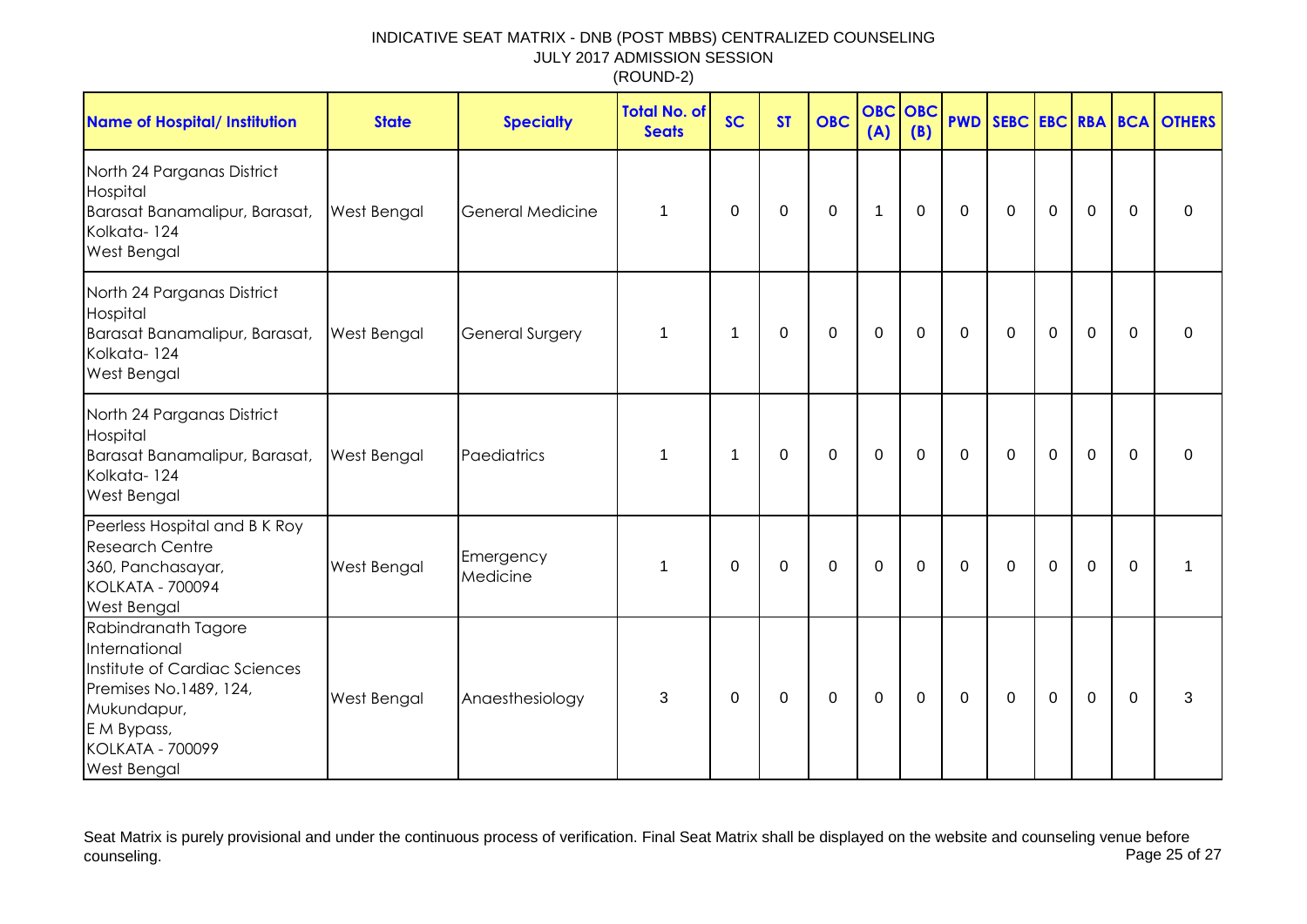| <b>Name of Hospital/ Institution</b>                                                                             | <b>State</b>       | <b>Specialty</b>                               | <b>Total No. of</b><br><b>Seats</b> | <b>SC</b> | <b>ST</b> | <b>OBC</b>  | <b>OBC OBC</b><br>(A) | (B)      |              |              |                |                |          | <b>PWD SEBC EBC RBA BCA OTHERS</b> |
|------------------------------------------------------------------------------------------------------------------|--------------------|------------------------------------------------|-------------------------------------|-----------|-----------|-------------|-----------------------|----------|--------------|--------------|----------------|----------------|----------|------------------------------------|
| Sambhu Nath Pandit Hospital<br>11, Lala Lajpat Rai Sarani,<br>Kolkata-20<br><b>West Bengal</b>                   | West Bengal        | <b>Physical Medicine</b><br>and Rehabilitation | 1                                   | $\Omega$  | $\Omega$  | $\mathbf 0$ | $\mathbf 0$           | $\Omega$ | $\Omega$     | $\Omega$     | $\mathbf 0$    | $\overline{0}$ | $\Omega$ |                                    |
| Siliguri District Hospital<br>Kachhari Road, Siliguri,<br>Darjeeling-734001                                      | West Bengal        | Obstetrics and<br>Gynecology                   | 1                                   | -1        | 0         | 0           | 0                     | 0        | $\Omega$     | $\Omega$     | $\Omega$       | $\overline{0}$ | $\Omega$ | $\mathbf 0$                        |
| South Eastern Railways Central<br>Hospital<br>11, Garden Reach Road,<br>KOLKATA-43<br>West Bengal                | <b>West Bengal</b> | <b>General Surgery</b>                         | 1                                   | -1        | 0         | $\mathbf 0$ | $\mathbf 0$           | 0        | $\mathbf{0}$ | $\mathbf{0}$ | $\overline{0}$ | $\mathbf 0$    | $\Omega$ | $\Omega$                           |
| Suri Sadar Hospital<br>Laldighipara,<br>P.O. - Suri,<br>Dist-Birbhum-731101,<br>West Bengal                      | West Bengal        | Obstetrics and<br>Gynecology                   | 2                                   | -1        | 0         | $\mathbf 0$ | $\mathbf{1}$          | 0        | $\mathbf{0}$ | $\mathbf{0}$ | $\mathbf 0$    | $\mathbf 0$    | $\Omega$ | $\Omega$                           |
| The Calcutta Medical<br><b>Research Institute</b><br>7/2-Diamond Harbour Rd,<br>KOLKATA-27<br><b>West Bengal</b> | <b>West Bengal</b> | <b>Family Medicine</b>                         | $\overline{\mathcal{A}}$            | $\Omega$  | 0         | $\mathbf 0$ | $\mathbf 0$           | $\Omega$ | $\mathbf 0$  | $\Omega$     | $\mathbf 0$    | $\mathbf 0$    | $\Omega$ | 4                                  |
| The Calcutta Medical<br><b>Research Institute</b><br>7/2-Diamond Harbour Rd,<br>KOLKATA-27<br><b>West Bengal</b> | <b>West Bengal</b> | <b>General Surgery</b>                         | $\mathbf 1$                         | $\Omega$  | 0         | $\mathbf 0$ | $\mathbf 0$           | 0        | 0            | $\mathbf{0}$ | $\mathbf 0$    | $\mathbf 0$    | $\Omega$ |                                    |

Seat Matrix is purely provisional and under the continuous process of verification. Final Seat Matrix shall be displayed on the website and counseling venue before<br>Page 26 of 27 counseling. Page 26 of 27